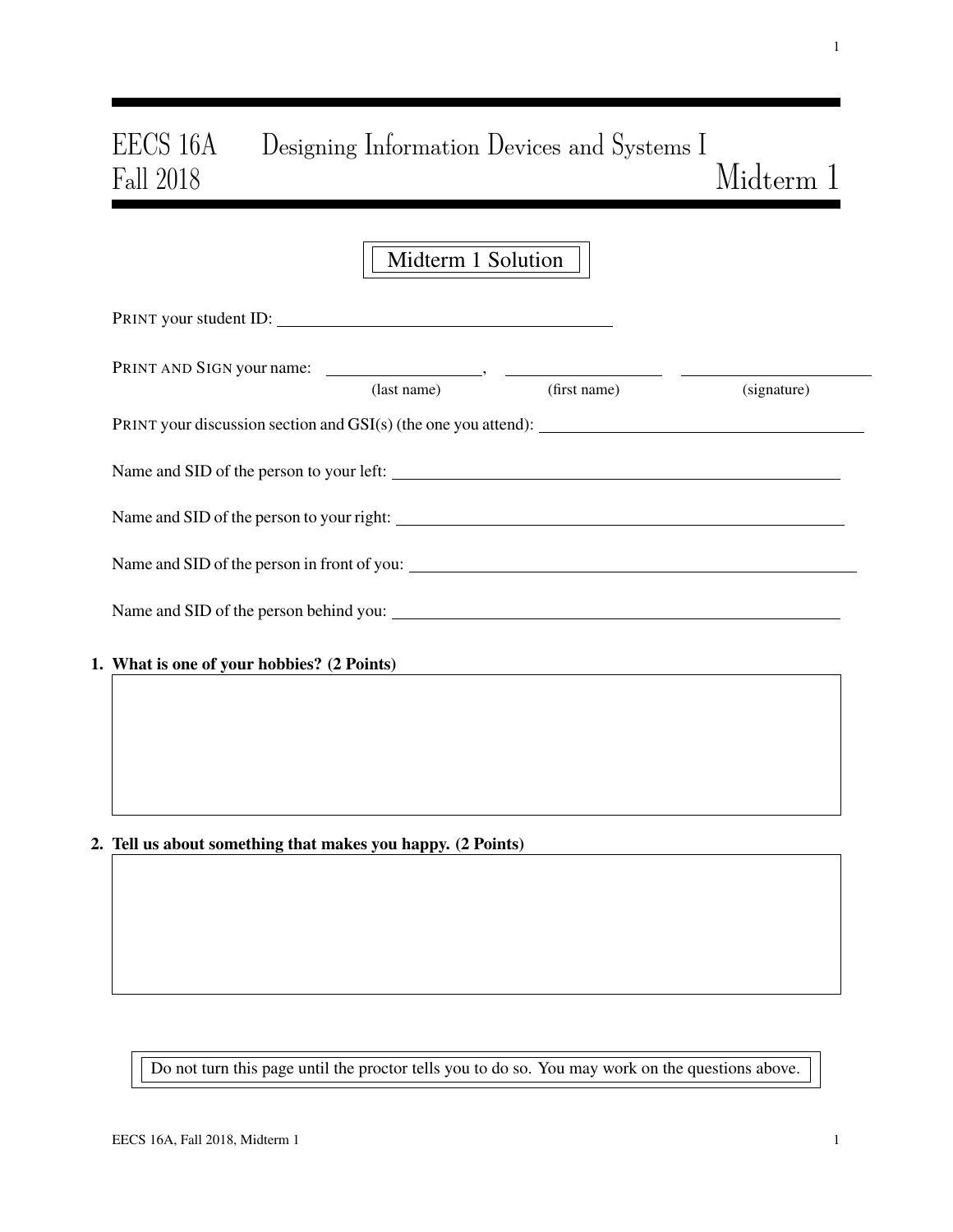### 3. Pizza and Pirates! (18 points)

<span id="page-1-0"></span>You are stuck on a deserted island and you need to find food everyday! From science class, you know that each day you need to eat:

| Table 3.1: Daily doses |            |  |  |  |  |  |
|------------------------|------------|--|--|--|--|--|
| Food [grams]           | Daily dose |  |  |  |  |  |
| Fat                    | 4g         |  |  |  |  |  |
| Carbs                  | 2g         |  |  |  |  |  |
| Protein                | 14g        |  |  |  |  |  |
| <b>Vitamins</b>        | 6g         |  |  |  |  |  |

<span id="page-1-1"></span>Thankfully, you find a pirate camp on the the island and they have 4 kinds of food; eggs, pineapple pizza, bananas, and carrots. Once again, you thank your science teacher, and remember that you know the composition of each of these foods:

| Food [grams] | 1 egg | 1 slice of pineapple pizza<br>$\vert$ 1 banana |    | 1 carrot |
|--------------|-------|------------------------------------------------|----|----------|
| Fat          | g     |                                                | 0g | Ug       |
| Carbs        | Jg    |                                                |    | 0g       |
| Protein      | 3g    | 5g                                             |    | 0g       |
| Vitamins     | ٠g    | Jg                                             |    | lg       |

Table 3.2: Food composition

In order to get enough food, you decide to steal some from the pirates. But, since it is so dangerous to steal food, you want to take *exactly* what you need, no more no less. Each day, you must decide how how much food to steal; number of eggs,  $x_e$ , number of pineapple pizza slices,  $x_p$ , number of bananas,  $x_b$ , and number of carrots, *xc*.

- (a) (2 points) How many unknowns are there in this problem? Solution: There are 4 unknowns. Each day, you must decide how how much food to steal; number of eggs, *xe*, number of pineapple pizza slices, *xp*, number of bananas, *xb*, and the number of carrots, *xc*.
- (b) (6 points) Using Tables [3.1](#page-1-0) and [3.2,](#page-1-1) write the equation for your daily dose of food groups in the form  $A\vec{x} = \vec{y}$  where  $\vec{x} = [x_e, x_p, x_b, x_c]^T$ . Clearly define A and  $\vec{y}$  in your solution.

Solution: The four unknowns that we want to solve for are number of eggs, *xe*, number of pineapple pizza slices, *xp*, number of bananas, *xb*, and the number of carrots, *xc*. Each day, we want the amount of food we eat to be exactly equal to the daily doses in Table [3.1.](#page-1-0) We will let  $\vec{y}$  be our daily dose of each food group. To satisfy our daily needs, we need:

$$
\vec{y} = \begin{bmatrix} 4 \\ 2 \\ 14 \\ 6 \end{bmatrix} \tag{1}
$$

We want A to map from  $\vec{x}$  to  $\vec{y}$ , or from the number of individual foods to grams of each food group. We can construct **A** from Table [3.2.](#page-1-1)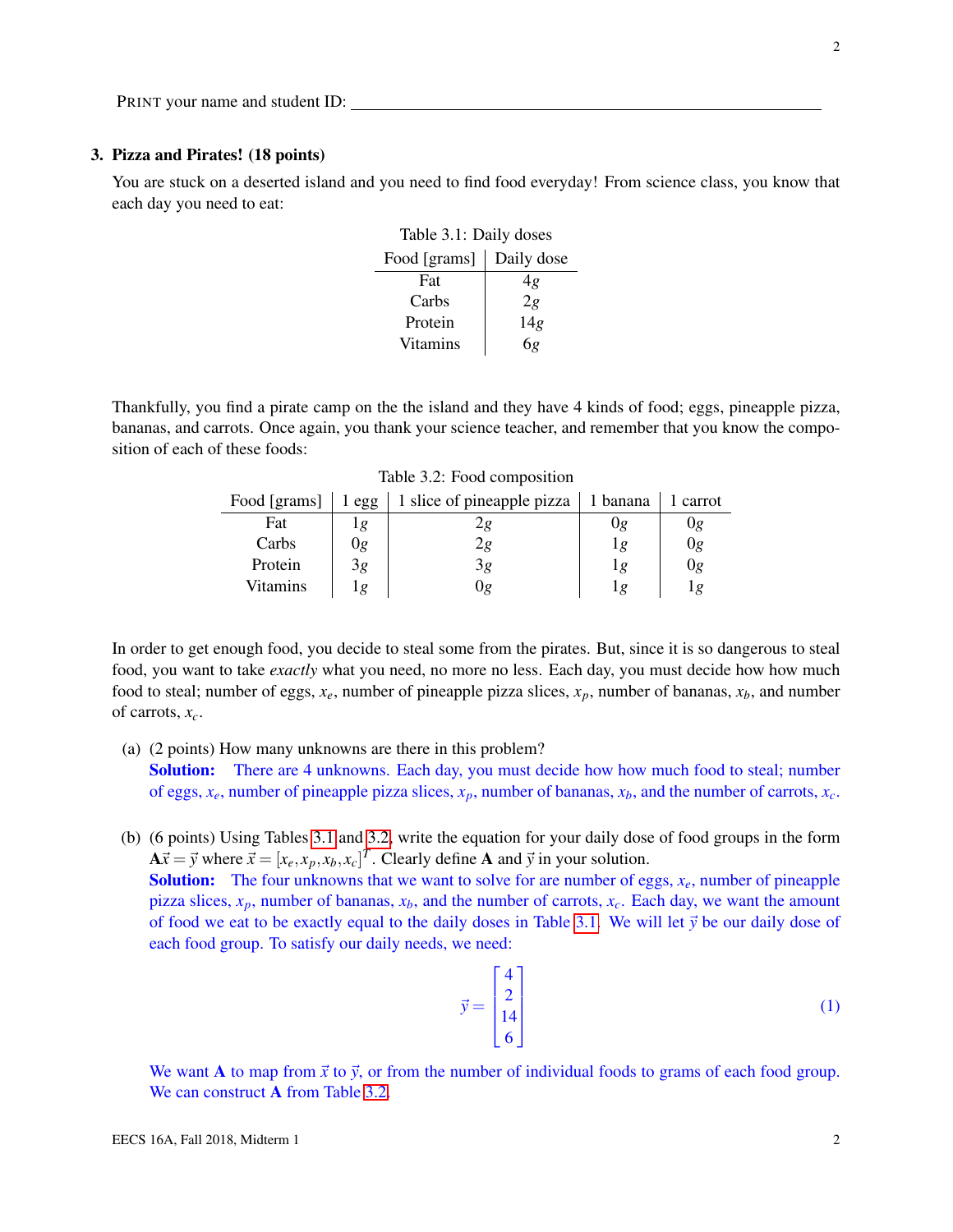$$
\mathbf{A} = \begin{bmatrix} 1 & 2 & 0 & 0 \\ 0 & 2 & 1 & 0 \\ 3 & 3 & 1 & 0 \\ 1 & 0 & 1 & 1 \end{bmatrix}
$$
 (2)

Now writing this in the form  $A\vec{x} = \vec{y}$ :

$$
\begin{bmatrix} 1 & 2 & 0 & 0 \ 0 & 2 & 1 & 0 \ 3 & 3 & 1 & 0 \ 1 & 0 & 1 & 1 \end{bmatrix} \begin{bmatrix} x_e \ x_p \ x_b \ x_c \end{bmatrix} = \begin{bmatrix} 4 \ 2 \ 14 \ 6 \end{bmatrix}
$$
 (3)

(c) (10 points) Now let **A** and  $\vec{y}$  be:

<span id="page-2-0"></span>
$$
\mathbf{A} = \begin{bmatrix} 1 & 2 & 0 & 0 \\ 0 & 2 & 0 & 0 \\ 2 & 4 & 1 & 1 \\ 0 & 0 & 1 & 1 \end{bmatrix}, \text{ and } \vec{y} = \begin{bmatrix} 4 \\ 2 \\ 14 \\ 6 \end{bmatrix},
$$
 (4)

where  $\vec{y}$  is the daily dose of each food group needed.

Using the values from Equation [\(4\)](#page-2-0), find the solution or the set of solutions for how much of each type of food you need to steal everyday, i.e. solve for  $\vec{x}$  in  $A\vec{x} = \vec{y}$ .

Solution: First, we will construct our augmented matrix using **A** and  $\vec{y}$ .

$$
\left[\begin{array}{cccc|c} 1 & 2 & 0 & 0 & 4 \\ 0 & 2 & 0 & 0 & 2 \\ 2 & 4 & 1 & 1 & 14 \\ 0 & 0 & 1 & 1 & 6 \end{array}\right]
$$

We can use Gaussian elimination on our augmented matrix:

|  |  |  | $\left[\begin{array}{cccc c} 1 & 2 & 0 & 0 & 4 \\ 0 & 2 & 0 & 0 & 2 \\ 2 & 4 & 1 & 1 & 14 \\ 0 & 0 & 1 & 1 & 6 \end{array}\right] \xrightarrow{R_3 - 2R_1 \rightarrow R_3} \left[\begin{array}{cccc c} 1 & 2 & 0 & 0 & 4 \\ 0 & 2 & 0 & 0 & 2 \\ 0 & 0 & 1 & 1 & 6 \\ 0 & 0 & 1 & 1 & 6 \end{array}\right] \xrightarrow{R_4 - R_3 \rightarrow R_4} \left[\begin{array}{cccc c} 1 & 2 & 0 & 0 & 4 \\ 0 &$ |  |  |  |  |  |  |
|--|--|--|----------------------------------------------------------------------------------------------------------------------------------------------------------------------------------------------------------------------------------------------------------------------------------------------------------------------------------------------------------------------------------------------------------|--|--|--|--|--|--|

After Gaussian elimination, our augmented matrix has a row of zeros at the bottom. This tells us that there are infinite solutions where  $x_c$  is a free variable.

We must now parameterize the set of solutions. From the augmented matrix above, we can pull out the following set of linear equations:

$$
1x_e + 2x_p = 4
$$

$$
2x_p = 2
$$

$$
1x_b + 1x_c = 6
$$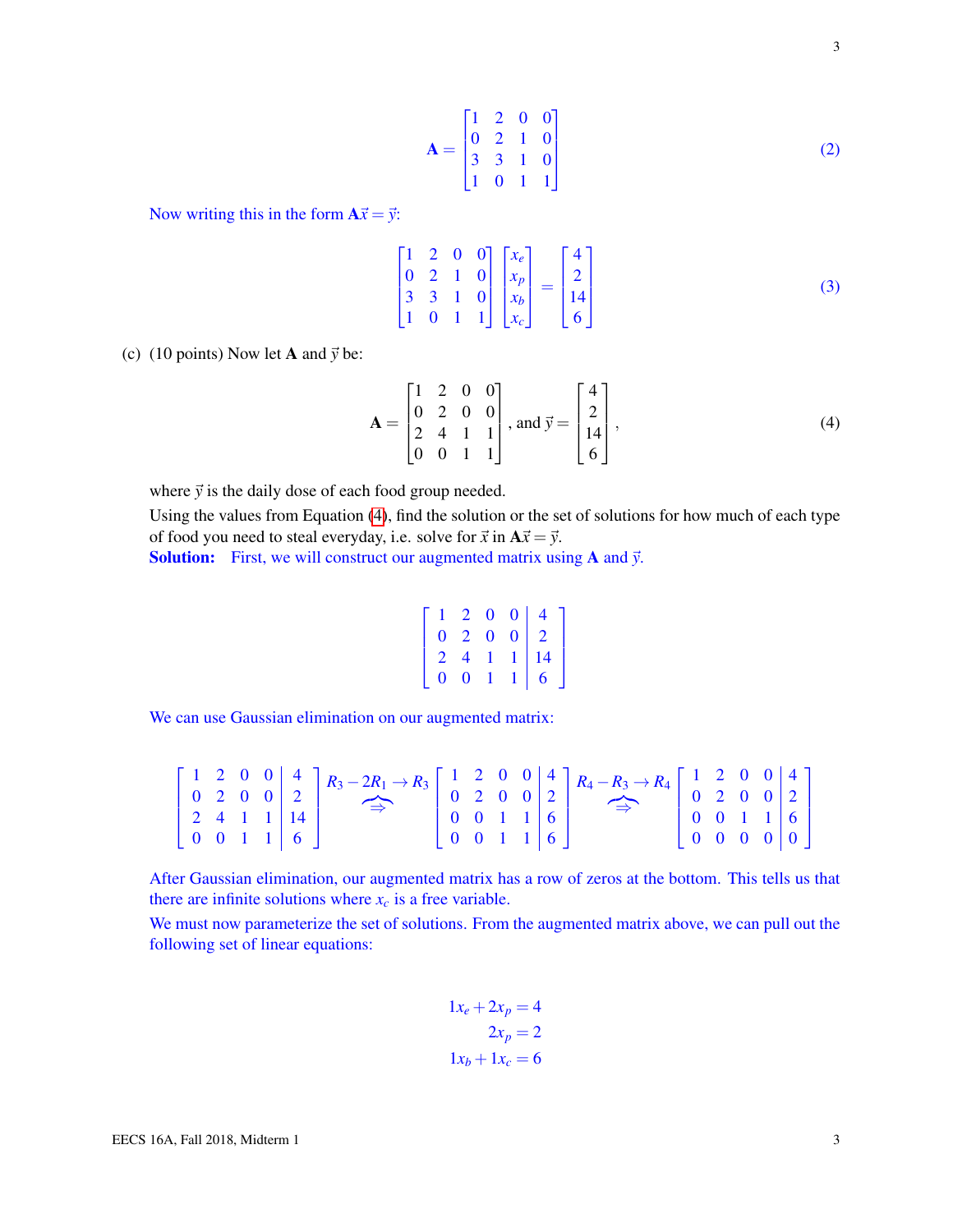$$
\vec{x} = \begin{bmatrix} x_e \\ x_p \\ x_b \\ x_c \end{bmatrix} = \begin{bmatrix} 2 \\ 1 \\ m \\ 6 - m \end{bmatrix}
$$

Any vector of this form is our set of possible solutions. Full credit will be given to any correct representation. You also could have represented this in terms of the free variable *xc*.

$$
\begin{bmatrix} 2 \\ 1 \\ 6 \\ 0 \end{bmatrix} + x_c \begin{bmatrix} 0 \\ 0 \\ -1 \\ 1 \end{bmatrix}
$$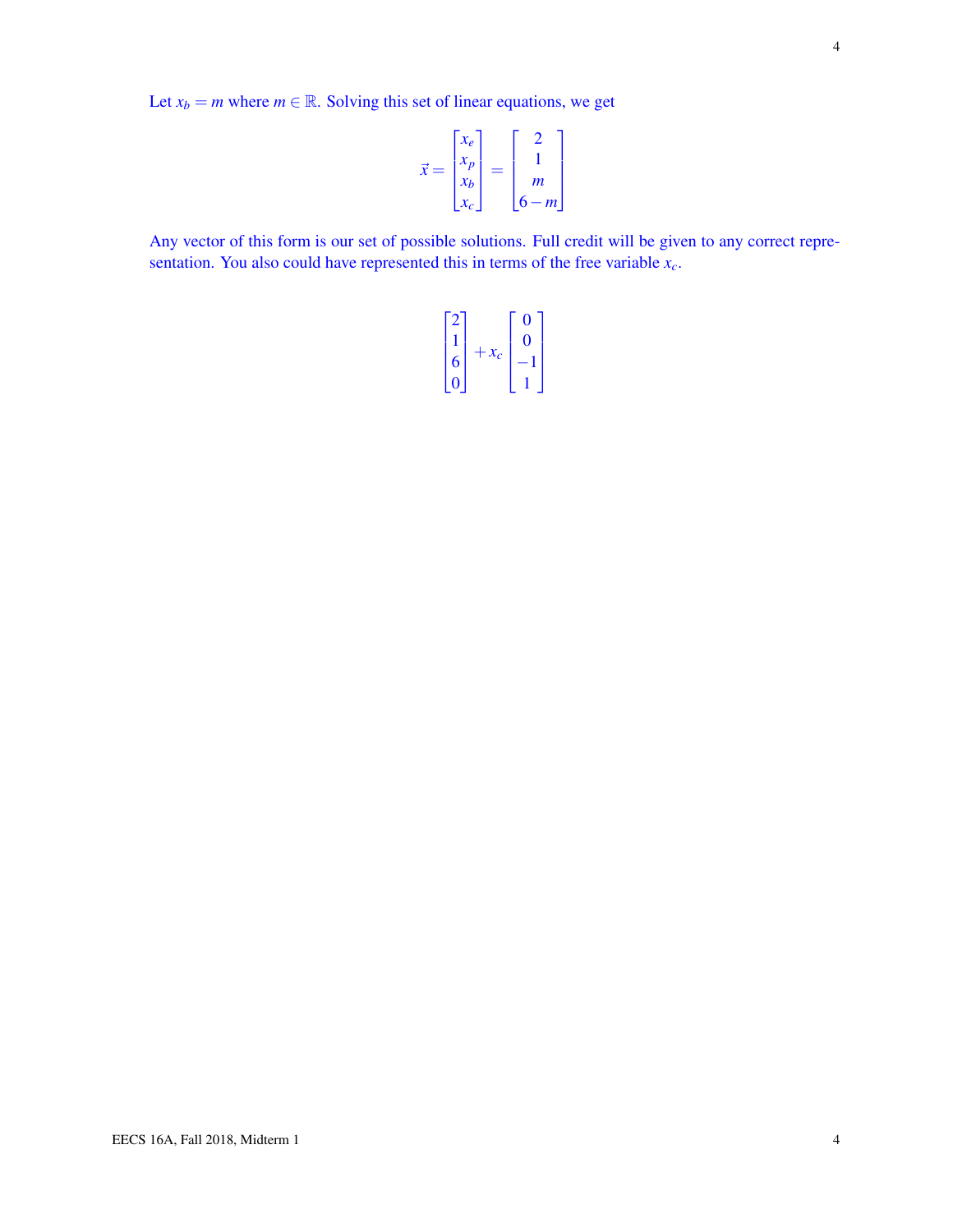# 4. Trouble in Telecomm (24 points)

Fred  $(x_0)$ , Tina  $(x_1)$ , and Will  $(x_2)$  each are sending messages (where each message  $x_0, x_1, x_2$  is a real number) at the same time to Alec, Kristin, and Colin respectively.



To achieve this, the phone company will transmit  $\vec{y}$ , which is a vector of linear combinations of  $x_0, x_1, x_2$ . Specifically,

$$
\vec{y} = \mathbf{V}\vec{x} = \begin{bmatrix} | & | & | \\ \vec{c}_0 & \vec{c}_1 & \vec{c}_2 \\ | & | & | & | \end{bmatrix} \begin{bmatrix} x_0 \\ x_1 \\ x_2 \end{bmatrix} . \tag{5}
$$

V is the encoding matrix.

On the receiver side, Alec, Kristin and Colin need to recover  $x_0$ ,  $x_1$ ,  $x_2$  respectively from  $\vec{y}$ . You are helping the phone company evaluate different choices for the columns  $\vec{c}_0$ ,  $\vec{c}_1$  and  $\vec{c}_2$  of matrix **V**:

$$
\mathbf{V_0} = \begin{bmatrix} | & | & | \\ \vec{c}_0 & \vec{c}_1 & \vec{c}_2 \\ | & | & | & | \end{bmatrix} = \begin{bmatrix} 1 & 0 & 2 \\ 2 & 3 & 10 \\ 0 & 2 & 4 \end{bmatrix}
$$

$$
\mathbf{V_1} = \begin{bmatrix} | & | & | \\ \vec{c}_0 & \vec{c}_1 & \vec{c}_2 \\ | & | & | & | \end{bmatrix} = \begin{bmatrix} 0 & 1 & 1 \\ 1 & 0 & 1 \\ 1 & 1 & 0 \end{bmatrix}
$$
(6)

(a) (8 points) You decide to characterize  $V_0$  in terms of its null space. Find a basis for the nullspace of  $V_0$ . Solution: Analyzing the first set of codes, we can find the null space by setting up the following matrix equation: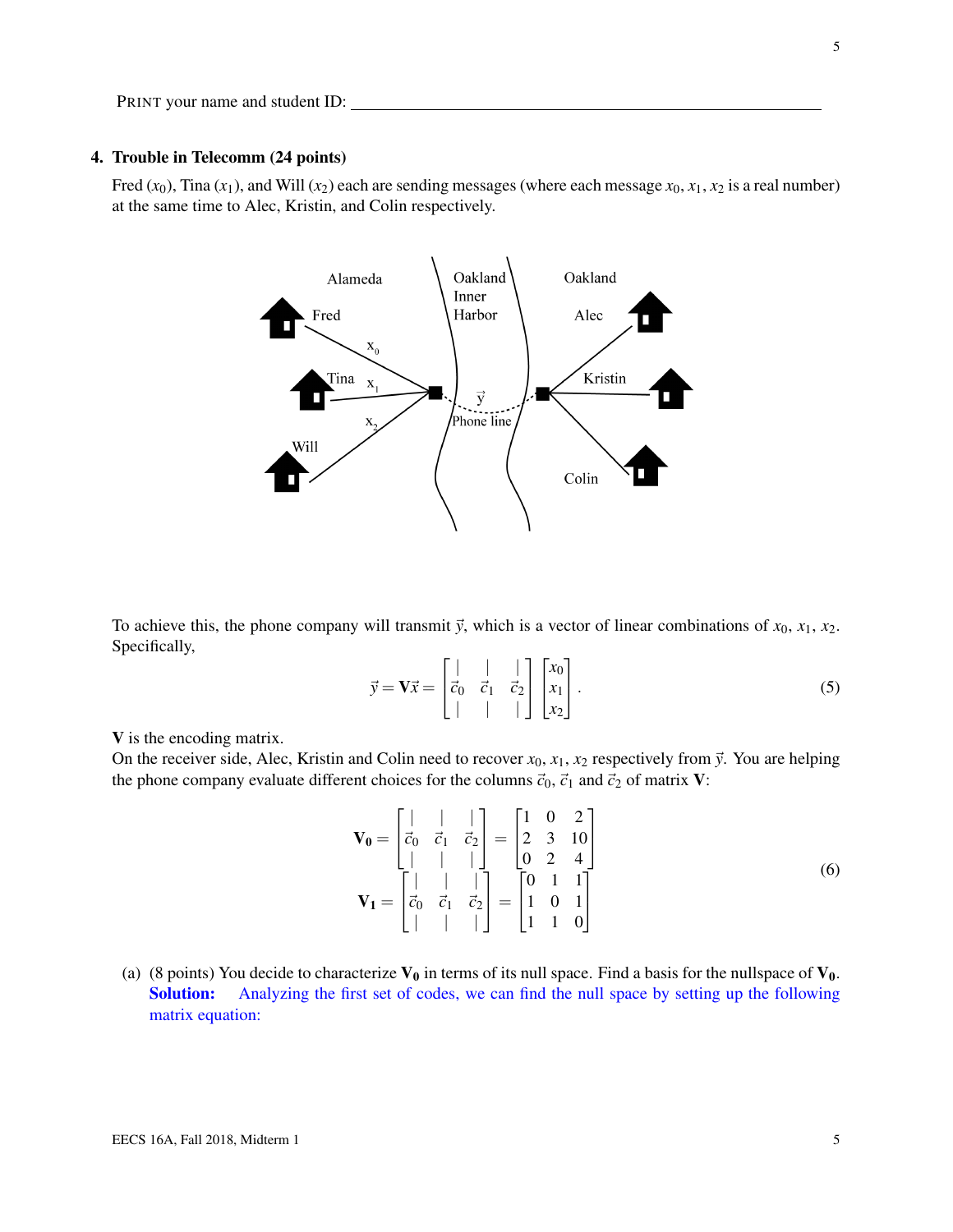$$
\mathbf{V}_0 \vec{x} = \vec{0} \tag{7}
$$

$$
\begin{bmatrix} 1 & 0 & 2 \\ 2 & 3 & 10 \\ 0 & 2 & 4 \end{bmatrix} \begin{bmatrix} a \\ b \\ c \end{bmatrix} = \vec{0}
$$
 (8)

$$
\stackrel{-2R_1 + R_2 \to R_2}{\Longrightarrow} \begin{bmatrix} 1 & 0 & 2 \\ 0 & 3 & 6 \\ 0 & 2 & 4 \end{bmatrix} \begin{bmatrix} a \\ b \\ c \end{bmatrix} = \vec{0}
$$
 (9)

$$
\stackrel{R_2/3 \to R_2}{\Longrightarrow} \begin{bmatrix} 1 & 0 & 2 \\ 0 & 1 & 2 \\ 0 & 2 & 4 \end{bmatrix} \begin{bmatrix} a \\ b \\ c \end{bmatrix} = \vec{0}
$$
 (10)

$$
\stackrel{-2R_2 + R_3 \to R_3}{\Longrightarrow} \begin{bmatrix} 1 & 0 & 2 \\ 0 & 1 & 2 \\ 0 & 0 & 0 \end{bmatrix} \begin{bmatrix} a \\ b \\ c \end{bmatrix} = \vec{0}
$$
 (11)

Now we identify c is a free variable and express the other variables in terms of it.

$$
b = -2c \tag{12}
$$

$$
a = -2c \tag{13}
$$

Finally we construct the null space,

$$
N(\mathbf{V}_0) = \text{span}\left\{ \begin{bmatrix} -2\\ -2\\ 1 \end{bmatrix} \right\} \tag{14}
$$

(b) (8 points) If the matrix  $V_0 =$  $\sqrt{ }$  $\overline{1}$ 1 0 2 2 3 10 0 2 4 1 is invertible, find its inverse. If it is not invertible, why not?

Given this, is  $V_0$  a good encoding matrix to use? Justify your answer.

**Solution:** The matrix  $V_0$  is non-invertible. This is because the columns are not linearly independent (twice the second plus the first is the third). This can also be identified from the null space. The null space of the matrix contains more than just the zero vector. This implies there will be an infinite number of solutions and that Alec, Kristin, and Colin will not be able to uniquely decode the sent messages. This makes  $V_0$  an unsuitable encoding matrix for the telecommunication company.

(c) (8 points) If the matrix 
$$
\mathbf{V}_1 = \begin{bmatrix} 0 & 1 & 1 \\ 1 & 0 & 1 \\ 1 & 1 & 0 \end{bmatrix}
$$
 is invertible, find its inverse. If it is not invertible, why not?

Given this, is  $V_1$  a good encoding matrix to use? Justify your answer.

Solution: The columns are linearly independent and therefore the matrix inverse exists. To find the inverse, we start by writing the matrix equation:

$$
\mathbf{V}_1 \mathbf{V}_1^{-1} = \mathbf{I} \tag{15}
$$

$$
\begin{bmatrix} 0 & 1 & 1 \\ 1 & 0 & 1 \\ 1 & 1 & 0 \end{bmatrix} \mathbf{V}_1^{-1} = \begin{bmatrix} 1 & 0 & 0 \\ 0 & 1 & 0 \\ 0 & 0 & 1 \end{bmatrix}
$$
 (16)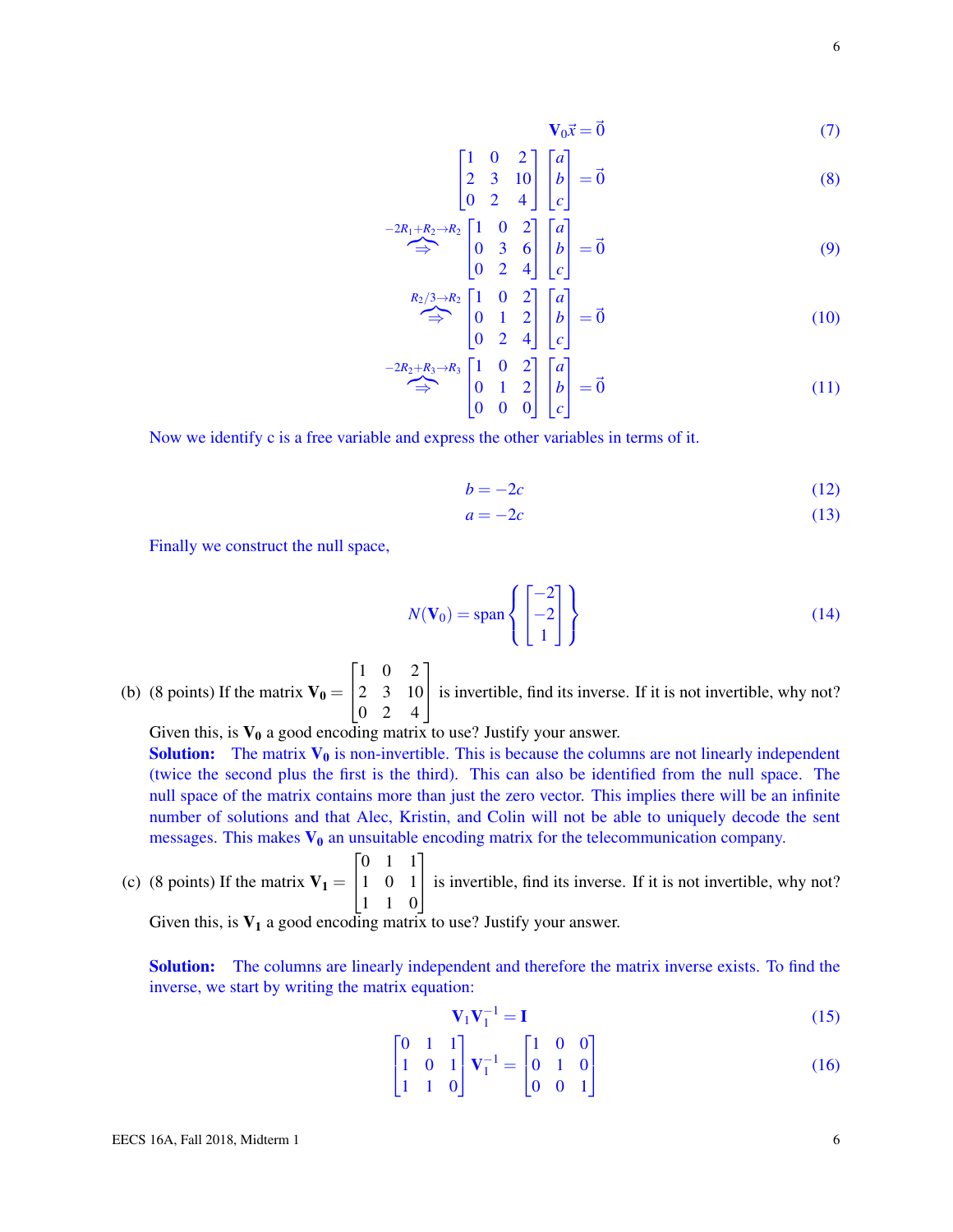Then we setup the augmented matrix:

$$
\left[ \left[ \mathbf{V}_1 \middle| \mathbf{I} \right] \right] \tag{17}
$$

$$
\left[\begin{array}{cccc|c} 0 & 1 & 1 & 1 & 0 & 0 \\ 1 & 0 & 1 & 0 & 1 & 0 \\ 1 & 1 & 0 & 0 & 0 & 1 \end{array}\right]
$$
 (18)

$$
R_3 \to R_1
$$
  
\n
$$
R_1 \to R_2
$$
  
\n
$$
R_2 \to R_3
$$
  
\n
$$
\begin{bmatrix} 1 & 1 & 0 & 0 & 0 & 1 \\ 0 & 1 & 1 & 1 & 0 & 0 \\ 1 & 0 & 1 & 0 & 1 & 0 \end{bmatrix}
$$
 (19)

$$
R_3 - R_1 \rightarrow R_3 \begin{bmatrix} 1 & 1 & 0 & 0 & 0 & 1 \\ 0 & 1 & 1 & 1 & 0 & 0 \\ 0 & -1 & 1 & 0 & 1 & -1 \end{bmatrix}
$$
 (20)

$$
R_2 + R_3 \rightarrow R_3 \begin{bmatrix} 1 & 1 & 0 & 0 & 0 & 1 \\ 0 & 1 & 1 & 1 & 0 & 0 \\ 0 & 0 & 2 & 1 & 1 & -1 \end{bmatrix}
$$
 (21)

$$
\stackrel{1}{\Rightarrow} R_3 \stackrel{\rightarrow}{\rightarrow} R_3 \left[ \begin{array}{ccc|ccc} 1 & 1 & 0 & 0 & 0 & 1 \\ 0 & 1 & 1 & 1 & 0 & 0 \\ 0 & 0 & 1 & \frac{1}{2} & \frac{1}{2} & \frac{-1}{2} \end{array} \right] \tag{22}
$$

$$
R_2 - R_3 \rightarrow R_2 \begin{bmatrix} 1 & 1 & 0 & 0 & 0 & 1 \\ 0 & 1 & 0 & \frac{1}{2} & \frac{-1}{2} & \frac{1}{2} \\ 0 & 0 & 1 & \frac{1}{2} & \frac{1}{2} & \frac{-1}{2} \end{bmatrix}
$$
 (23)

$$
R_1 - R_2 \rightarrow R_1 \begin{bmatrix} 1 & 0 & 0 & -1 & \frac{1}{2} & \frac{1}{2} \\ 0 & 1 & 0 & \frac{1}{2} & -1 & \frac{1}{2} \\ 0 & 0 & 1 & \frac{1}{2} & \frac{1}{2} & -1 \\ 0 & 0 & 1 & \frac{1}{2} & \frac{1}{2} & -1 \end{bmatrix}
$$
 (24)

Reading off the right half of the augemented matrix, we get:

$$
\mathbf{V}_1^{-1} = \frac{1}{2} \begin{bmatrix} -1 & 1 & 1 \\ 1 & -1 & 1 \\ 1 & 1 & -1 \end{bmatrix}
$$
 (25)

Because the inverse exists, Alec, Kristin, and Colin will be able to uniquely decode their intended signals, thus,  $V_1$  is a suitable encoding matrix for the telecommunication company.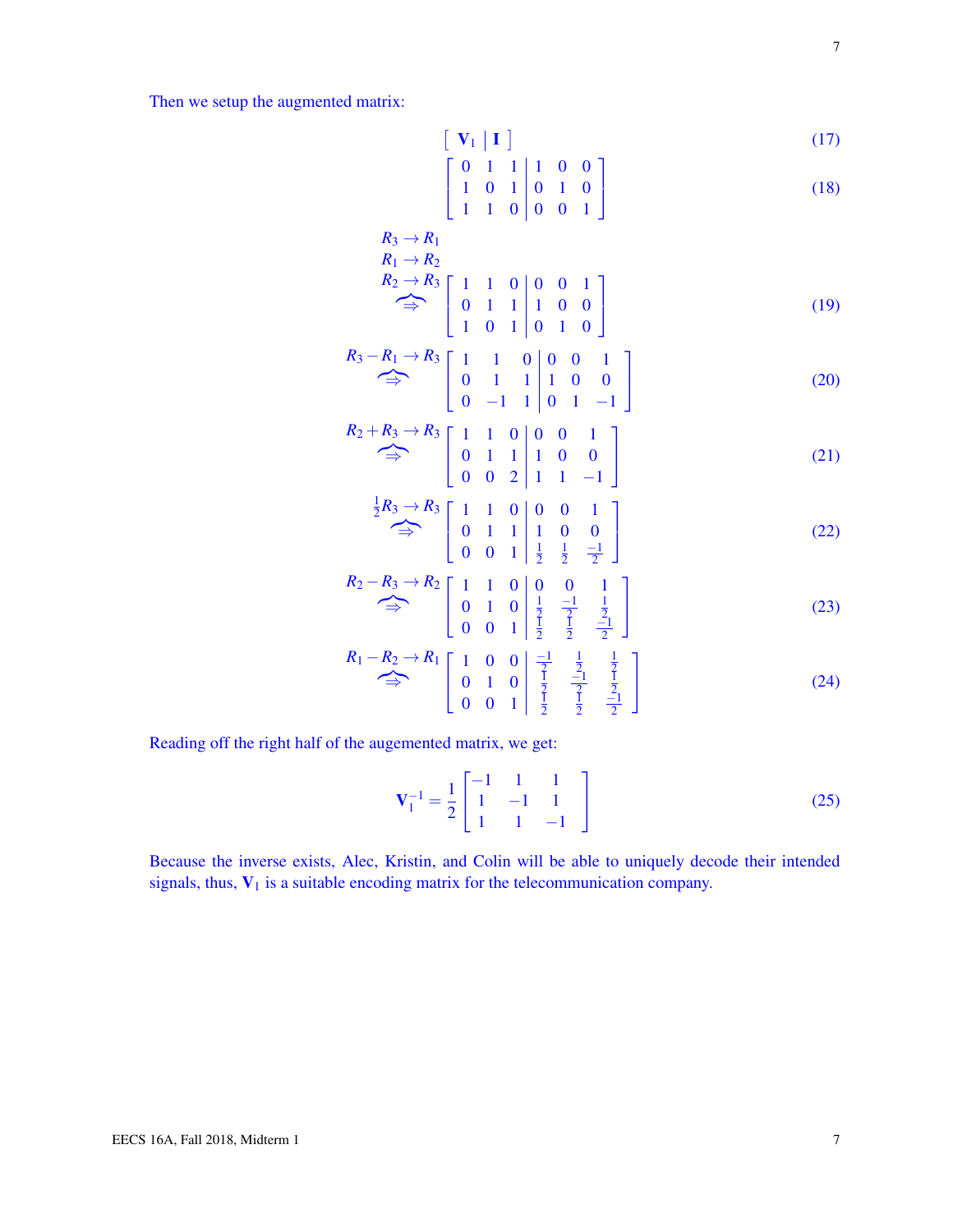PRINT your name and student ID:

- 5. The Romulan Ruse (32 points) While scanning parts of the galaxy for alien civilization, the starship USS Enterprise NC-1701D encounters a Romulan starship that is known for advanced cloaking devices.
	- (a) (6 points) The Romulan illusion technology causes a point  $(x_0, y_0)$  to transform or *map* to  $(u_0, v_0)$ . Similarly,  $(x_1, y_1)$  is mapped to  $(u_1, v_1)$ . Figure [5.1](#page-7-1) and Table 5.1 show two points on a Romulan ship and the corresponding *mapped* points.

<span id="page-7-0"></span>

<span id="page-7-1"></span>

| Original Point             | Mapped Point                                            |
|----------------------------|---------------------------------------------------------|
|                            | $(x_0, y_0) = (500, 500) \mid (u_0, v_0) = (500, 1500)$ |
|                            |                                                         |
| Original Point             | Mapped Point                                            |
| $(x_1, y_1) = (1000, 500)$ | $(u_1, v_1) = (1000, 1500)$                             |
|                            |                                                         |



Figure 5.1: Figure for part (a)

### Find a transformation matrix  $A_0$  such that

$$
\begin{bmatrix} u_0 \\ v_0 \end{bmatrix} = \mathbf{A}_0 \begin{bmatrix} x_0 \\ y_0 \end{bmatrix}, \text{ and } \begin{bmatrix} u_1 \\ v_1 \end{bmatrix} = \mathbf{A}_0 \begin{bmatrix} x_1 \\ y_1 \end{bmatrix}.
$$

**Solution:** Let us assume  $\mathbf{A_0} = \begin{bmatrix} a & b \\ c & d \end{bmatrix}$ . Hence for point  $(x_0, y_0)$ , we have:

$$
\begin{bmatrix} 500 \\ 1500 \end{bmatrix} = \begin{bmatrix} a & b \\ c & d \end{bmatrix} \begin{bmatrix} 500 \\ 500 \end{bmatrix} \implies \begin{bmatrix} 1 \\ 3 \end{bmatrix} = \begin{bmatrix} a & b \\ c & d \end{bmatrix} \begin{bmatrix} 1 \\ 1 \end{bmatrix}
$$

i.e.

<span id="page-7-2"></span>
$$
a+b=1;\t(26)
$$

<span id="page-7-4"></span>
$$
c + d = 3.\t\t(27)
$$

Similarly, for point  $(x_1, y_1)$ , we have

$$
\begin{bmatrix} 1000 \\ 1500 \end{bmatrix} = \begin{bmatrix} a & b \\ c & d \end{bmatrix} \begin{bmatrix} 1000 \\ 500 \end{bmatrix} \implies \begin{bmatrix} 2 \\ 3 \end{bmatrix} = \begin{bmatrix} a & b \\ c & d \end{bmatrix} \begin{bmatrix} 2 \\ 1 \end{bmatrix}
$$

i.e.

<span id="page-7-3"></span>
$$
2a + b = 1;
$$
\n<sup>(28)</sup>

<span id="page-7-5"></span>
$$
2c + d = 3.\tag{29}
$$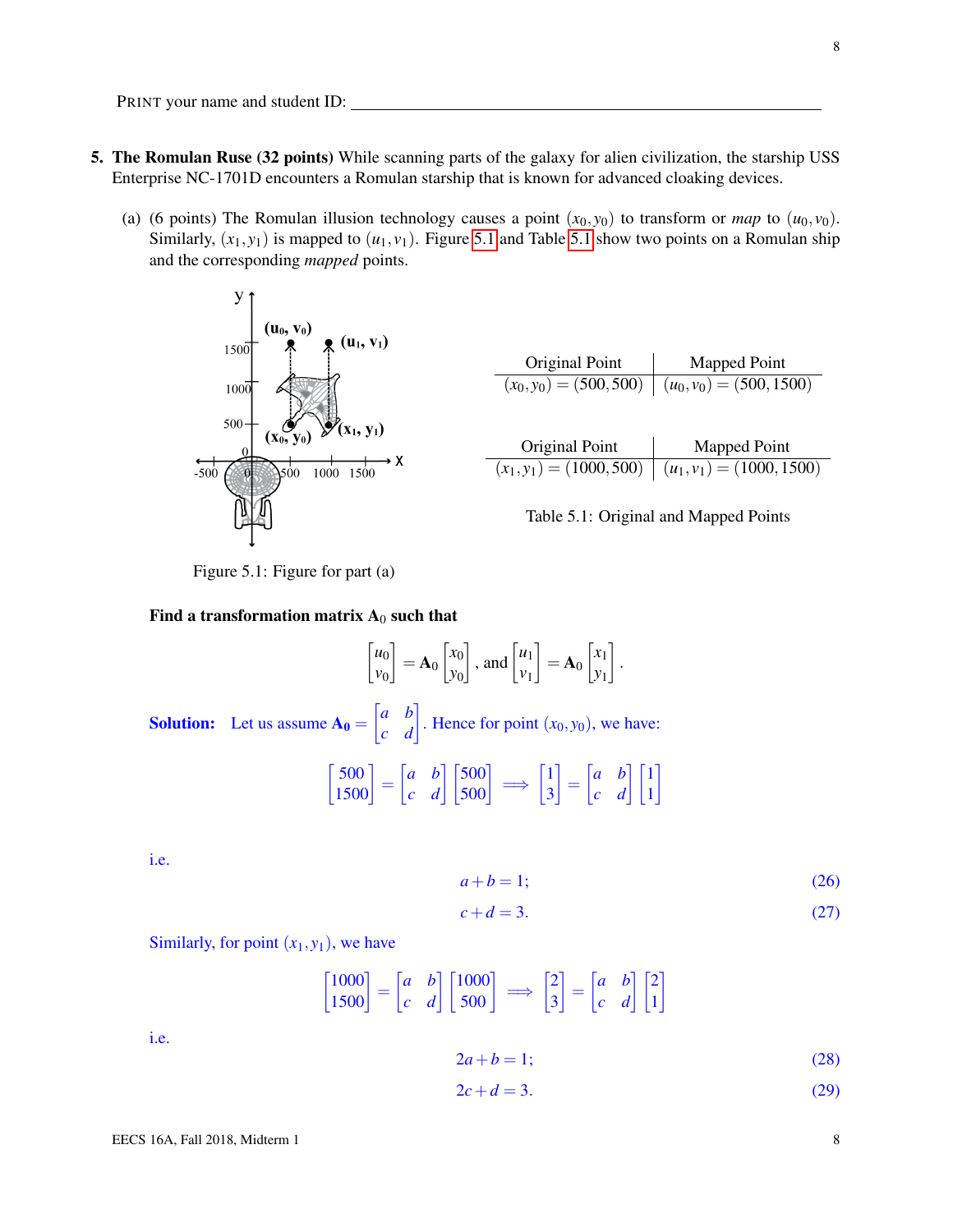Solving Equations [\(26\)](#page-7-2) and [\(28\)](#page-7-3) for *a* and *b*, we have:

$$
a=1, \text{ and } b=0.
$$

Solving Equations [\(27\)](#page-7-4) and [\(29\)](#page-7-5) for *c* and *d*, we have:

$$
c = 0, \text{ and } d = 3.
$$

Substituting values of *a*, *b*, *c*, and *d*, we have

$$
\mathbf{A}_0 = \begin{bmatrix} a & b \\ c & d \end{bmatrix} = \begin{bmatrix} 1 & 0 \\ 0 & 3 \end{bmatrix}.
$$

Additionally, it can be observed from Figure [5.1](#page-7-0) that the mapped vectors are derived by scaling the original vectors by 3 in the y-direction and by unity in the x-direction. Using Figure [5.1](#page-7-0) and Table [5.1,](#page-7-1) we can write

<span id="page-8-0"></span>
$$
u_0 = x_0, \text{ and } v_0 = 3y_0,\tag{30}
$$

and

**Hence** 

<span id="page-8-1"></span>
$$
u_1 = x_1, \text{ and } v_1 = 3y_1. \tag{31}
$$

Writing equations [30](#page-8-0) and [31](#page-8-1) in matrix-vector product form, we have

$$
\begin{bmatrix} u_0 \\ v_0 \end{bmatrix} = \begin{bmatrix} 1 & 0 \\ 0 & 3 \end{bmatrix} \begin{bmatrix} x_0 \\ y_0 \end{bmatrix};
$$

$$
\begin{bmatrix} u_1 \\ v_1 \end{bmatrix} = \begin{bmatrix} 1 & 0 \\ 0 & 3 \end{bmatrix} \begin{bmatrix} x_1 \\ y_1 \end{bmatrix}.
$$

$$
\mathbf{A}_0 = \begin{bmatrix} 1 & 0 \\ 0 & 3 \end{bmatrix}.
$$
(32)

(b) (6 points) In this scenario, every point on the Romulan ship  $(x_m, y_m)$  is mapped to  $(u_m, v_m)$ , such that vector  $\begin{bmatrix} x_m \\ x_m \end{bmatrix}$ *ym* is rotated counterclockwise by 30 $^{\circ}$  and then scaled by 2 in the x- and y-directions. This transformation is shown in Figure [5.2.](#page-8-2)

<span id="page-8-2"></span>

 $\theta$  sin $\theta$  cos $\theta$  tan $\theta$  $0^\circ$  | 0 | 1 | 0  $30^\circ$  $\frac{2}{1}$  $\sqrt{3}$ 2  $\frac{1}{\sqrt{2}}$ 3  $45^{\circ}$  $\frac{\sqrt{2}}{\sqrt{3}}$  $\frac{1}{\sqrt{2}}$ 2 1 60° 2 1 2 √ 3  $90^\circ$  | 1 | 0 |  $\infty$ 

Table 5.2: Trigononometric Table

Figure 5.2: Figure for part (b)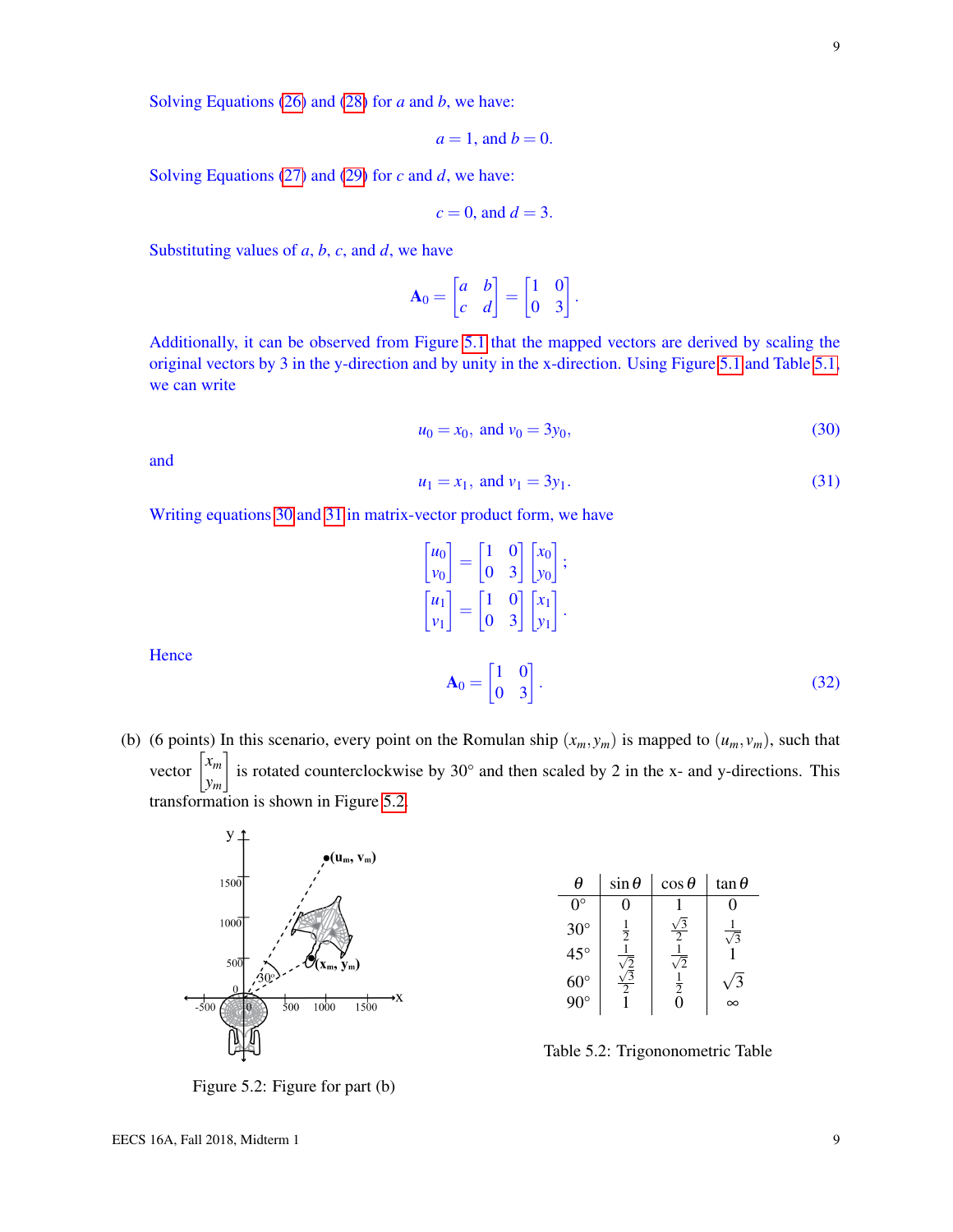Find a transformation matrix **R** such that  $\begin{bmatrix} u_m \end{bmatrix}$ *vm*  $\Big] = \mathbf{R} \Big[ \begin{matrix} x_m \\ x_m \end{matrix} \Big]$ *ym* .

Solution: Transformation matrix that rotates a vector counterclockwise by 30° is:

$$
\mathbf{R}_{\theta} = \begin{bmatrix} \cos 30^{\circ} & -\sin 30^{\circ} \\ \sin 30^{\circ} & \cos 30^{\circ} \end{bmatrix} = \begin{bmatrix} \frac{\sqrt{3}}{2} & -\frac{1}{2} \\ \frac{1}{2} & \frac{\sqrt{3}}{2} \end{bmatrix}.
$$

Transformation matrix that rotates a vector counterclockwise by 30° and scales by 2 is:

$$
\mathbf{R} = 2\mathbf{R}_{\theta} = \begin{bmatrix} \sqrt{3} & -1 \\ 1 & \sqrt{3} \end{bmatrix}.
$$

Alternatively, the transformation matrix can be written as:

$$
\mathbf{R} = \begin{bmatrix} 2 & 0 \\ 0 & 2 \end{bmatrix} \begin{bmatrix} \cos 30^{\circ} & -\sin 30^{\circ} \\ \sin 30^{\circ} & \cos 30^{\circ} \end{bmatrix} = \begin{bmatrix} \sqrt{3} & -1 \\ 1 & \sqrt{3} \end{bmatrix}.
$$

The Romulan ship has launched a probe into space and the Enterprise is trying to destroy the probe by firing a photon torpedo along a straight line from point  $(0,0)$  towards the probe.

(c) (10 points) The Romulan generals found a clever way to hide the probe by transforming (mapping) its position with a *cloaking* (transformation) matrix A*p*:

$$
\mathbf{A}_p = \begin{bmatrix} 1 & 3 \\ 2 & 6 \end{bmatrix}.
$$

They positioned the probe at  $(x_p, y_p)$  so that it maps to  $(u_p, v_p) = (0, 0)$ , where  $\begin{bmatrix} u_p \\ u_p \end{bmatrix}$ *vp*  $\Big] = \mathbf{A}_p \Big[ \begin{matrix} x_p \\ y_p \end{matrix} \Big]$ *yp* . This scenario is shown in Figure [5.3.](#page-9-0) The initial posi-

tion of the torpedo is  $(0,0)$  and the torpedo cannot be fired on its initial position! Impressive trick indeed!

<span id="page-9-0"></span>

Figure 5.3: Figure for part (c)

Find the possible positions of the probe  $(x_p, y_p)$  so that  $(u_p, v_p) = (0, 0)$ .

**Solution:** We need to solve for

$$
\begin{bmatrix} 1 & 3 \ 2 & 6 \end{bmatrix} \begin{bmatrix} x_p \\ y_p \end{bmatrix} = \begin{bmatrix} 0 \\ 0 \end{bmatrix}
$$

So essentially we need to find the nullspace of the matrix  $A_p$ . Using Gaussian Elimination on the augmented matrix, we have:

$$
\begin{bmatrix} 1 & 3 & 0 \ 2 & 6 & 0 \end{bmatrix} \Rightarrow \begin{bmatrix} 1 & 3 & 0 \ 1 & 3 & 0 \end{bmatrix} \Rightarrow \begin{bmatrix} 1 & 3 & 0 \ 0 & 0 & 0 \end{bmatrix} \Rightarrow x_p + 3y_p = 0 \Rightarrow x_p = -3y_p.
$$
  
The solution is  $\alpha \begin{bmatrix} -3 \ 1 \end{bmatrix}$ , where  $\alpha$  is  $\{\alpha \in \mathbb{R}\}$ . So  $\begin{bmatrix} x_p \ y_p \end{bmatrix}$  should be in the span of  $\begin{bmatrix} -3 \ 1 \end{bmatrix}$ .

Alternatively, any point  $(x_p, y_p)$  that is on the line:  $x = -3y$ , would represent all possible positions of the probe.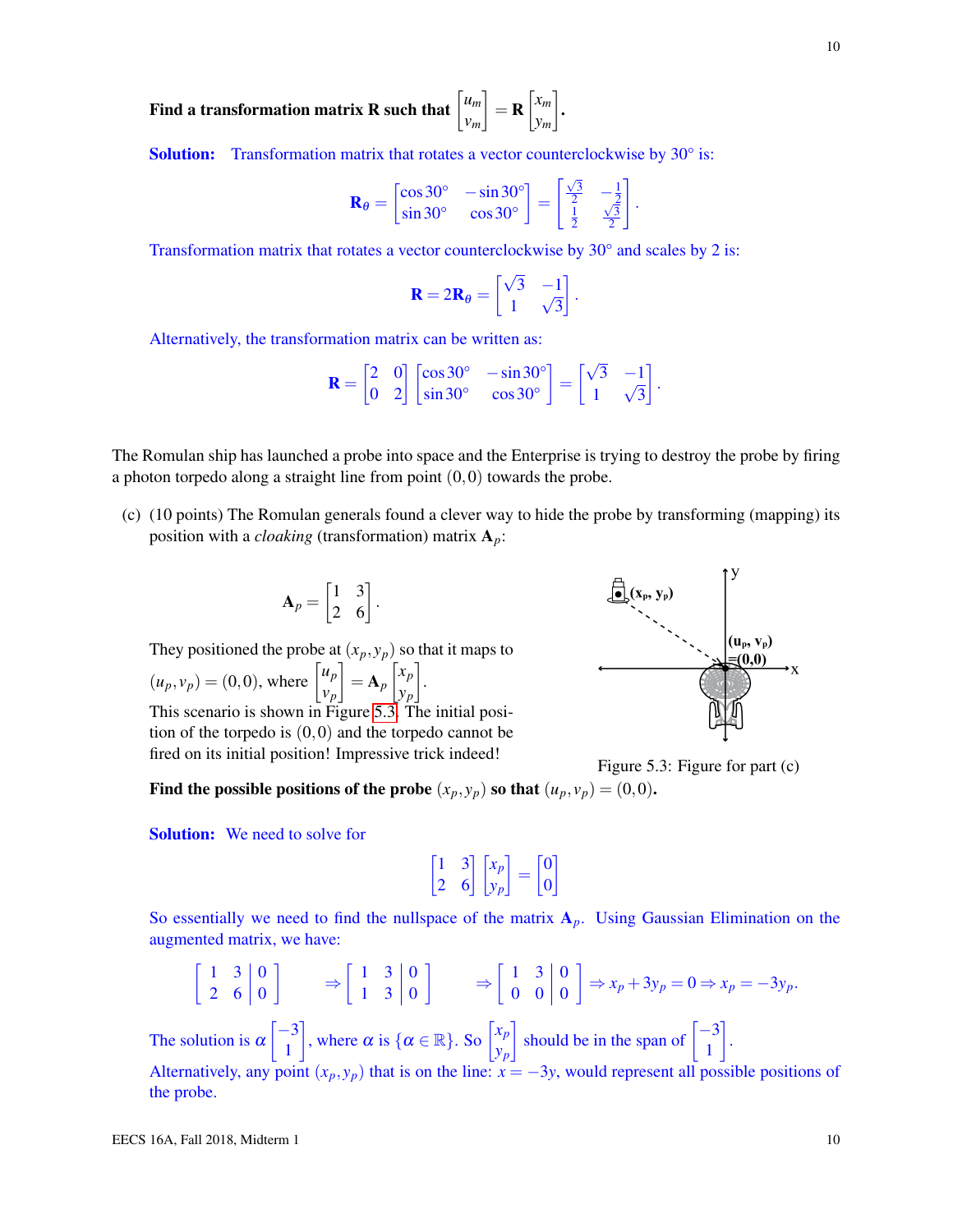(d) (10 points) It turns out the Romulan engineers were not as smart the Enterprise engineers. Their calculations did not work out and they positioned the probe at  $(x_q, y_q)$  such that the *cloaking* (transformation)

$$
\begin{bmatrix} u_q \\ v_q \end{bmatrix} = \mathbf{A}_p \begin{bmatrix} x_q \\ y_q \end{bmatrix}, \text{ and } \mathbf{A}_p = \begin{bmatrix} 1 & 3 \\ 2 & 6 \end{bmatrix}.
$$

matrix,  $A_p$ , mapped it to  $(u_q, v_q)$ , where

As a result, the torpedo while traveling along a straight line from  $(0,0)$  to  $(u_q, v_q)$ , hit the probe at  $(x_q, y_q)$  on the way!

The scenario is shown in Figure [5.4.](#page-10-0) For the torpedo to hit the probe, we must have  $\begin{bmatrix} u_q \\ u_q \end{bmatrix}$ *vq*  $\bigg] = \lambda \begin{bmatrix} x_q \\ y_q \end{bmatrix}$ *yq*  $\Big]$ , where  $\lambda$  is a real number. Figure 5.4: Figure for part (d)

<span id="page-10-0"></span>

Find the possible positions of the probe  $(x_q, y_q)$  so that  $(u_q, v_q) = (\lambda x_q, \lambda y_q)$ . Remember that the torpedo cannot be fired on its initial position  $(0,0)$ .

**Solution:** We need to solve for  $A_p \begin{bmatrix} x_q \\ y_q \end{bmatrix}$ *yq*  $\bigg] = \lambda \begin{bmatrix} x_q \\ y_q \end{bmatrix}$ *yq* , i.e. we need to find the eigenvectors of  $A_p$ . Let's start by finding the eigenvalues:

$$
\det\left\{\begin{bmatrix} 1 & 3 \\ 2 & 6 \end{bmatrix} - \begin{bmatrix} \lambda & 0 \\ 0 & \lambda \end{bmatrix} \right\} = 0
$$

$$
\det\left\{\begin{bmatrix} 1 - \lambda & 3 \\ 2 & 6 - \lambda \end{bmatrix} \right\} = 0
$$

So we have the characteristic polynomial:

$$
(1 - \lambda)(6 - \lambda) - (3)(2) = 0
$$
  

$$
\Rightarrow \lambda = 0,7
$$

Using  $\lambda = 0$ , we have:  $\begin{bmatrix} 1 & 3 \\ 2 & 6 \end{bmatrix} \begin{bmatrix} x_q \\ y_q \end{bmatrix}$  $\begin{bmatrix} 0 \\ 0 \end{bmatrix}$ 0 , which will map  $(x_q, y_q)$  to the original position of the torpedo. The torpedo cannot be fired on its original position. So  $\lambda = 0$  will not provide a valid solution.

Using  $\lambda = 7$ , we have:

$$
(\mathbf{A}_{\mathbf{p}} - 7\mathbf{I}) \begin{bmatrix} x_q \\ y_q \end{bmatrix} = \begin{bmatrix} 0 \\ 0 \end{bmatrix} \Rightarrow = \left( \begin{bmatrix} 1 & 3 \\ 2 & 6 \end{bmatrix} - 7 \begin{bmatrix} 1 & 0 \\ 0 & 1 \end{bmatrix} \right) \begin{bmatrix} x_q \\ y_q \end{bmatrix} = \begin{bmatrix} 0 \\ 0 \end{bmatrix} \Rightarrow \begin{bmatrix} -6 & 3 \\ 2 & -1 \end{bmatrix} \begin{bmatrix} x_q \\ y_q \end{bmatrix} = \begin{bmatrix} 0 \\ 0 \end{bmatrix}
$$

Using Gaussian Elimination on the augmented matrix form, we have

$$
\begin{bmatrix} -6 & 3 & 0 \ 2 & -1 & 0 \end{bmatrix} \Rightarrow \begin{bmatrix} 2 & -1 & 0 \ 2 & -1 & 0 \end{bmatrix} \Rightarrow \begin{bmatrix} 2 & -1 & 0 \ 0 & 0 & 0 \end{bmatrix} \Rightarrow 2x_q - y_q = 0 \Rightarrow y_q = 2x_q
$$
  
The solution is  $\alpha \begin{bmatrix} 1 \ 2 \end{bmatrix}$ , where  $\alpha$  is  $\{\alpha \in \mathbb{R} : \alpha \neq 0\}$ . So  $\begin{bmatrix} x_q \ y_q \end{bmatrix}$  should be in the span of  $\begin{bmatrix} 1 \ 2 \end{bmatrix}$ .

Alternatively, any point  $(x_q, y_q)$  that is on the line:  $y = 2x$ , excluding  $(0,0)$ , would represent all possible positions of the probe.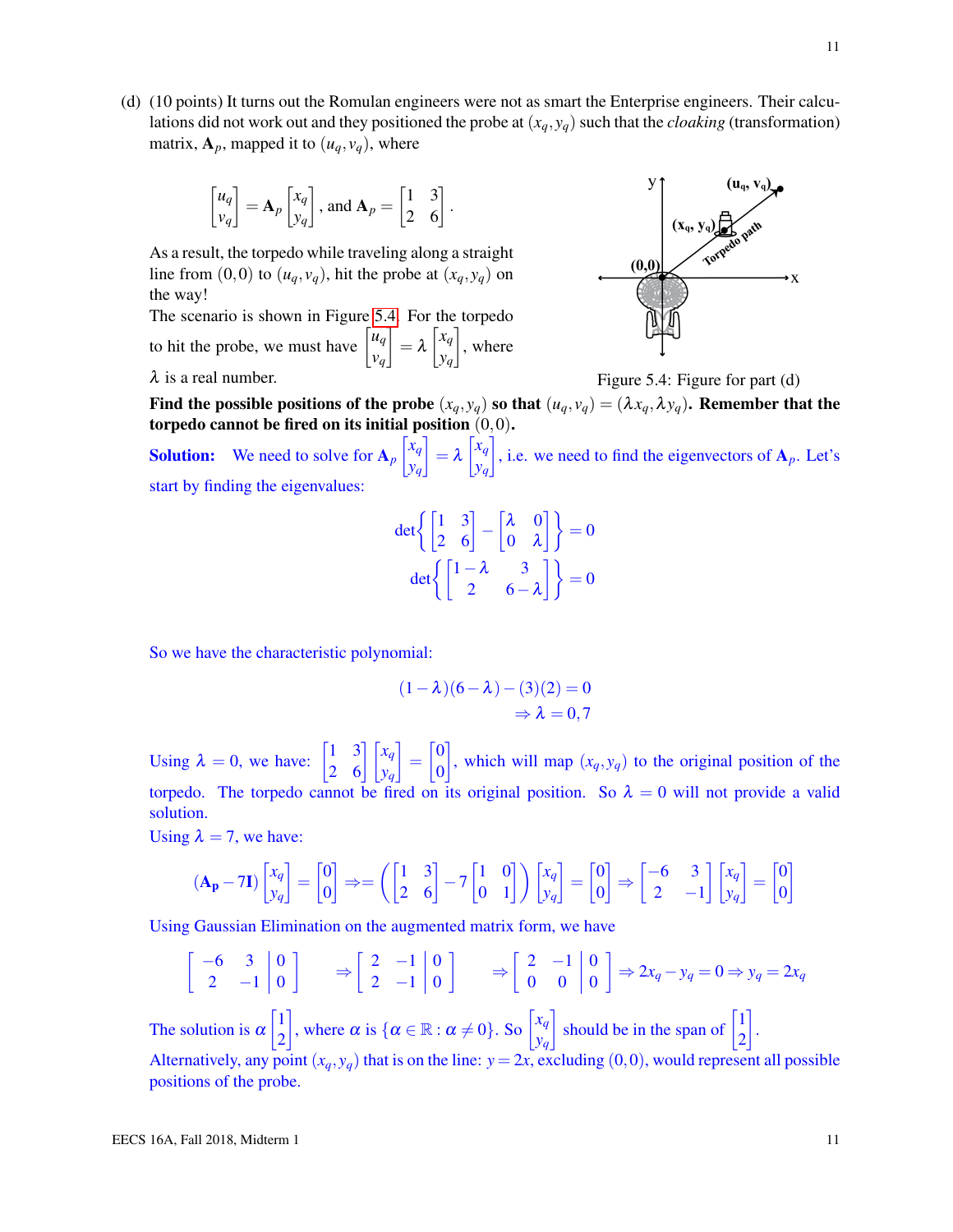Figure 6.1: Flow diagram for discussion sections

#### 6. A Tropical Tale of Triumph: Does Pineapple Come Out on Top? (52 points)

(Based on a true story) During a discussion section, one of your TAs, Nick, makes the claim that pineapple belongs on pizza. Another TA, Elena, strongly disagrees. Naturally, a war starts and students begin to flock to the TA they agree with, switching discussion sections every week. Some students don't have an opinion and go to Lydia's section since she is neutral in the matter. As a 16A student, you want to analyze this war to see how it will play out.

(a) (6 points) You manage to capture the behavior of the students as a transition matrix, but want to visualize it. You've written out the transition matrix M:

$$
\mathbf{M} = \begin{bmatrix} 0.5 & 0 & 0 \\ 0.25 & 0.5 & 1 \\ 0.25 & 0.5 & 0 \end{bmatrix}
$$

such that

PRINT your name and student ID:

$$
\begin{bmatrix} x_{\text{Elena}}[n+1] \\ x_{\text{Nick}}[n+1] \\ x_{\text{Lydia}}[n+1] \end{bmatrix} = \mathbf{M} \begin{bmatrix} x_{\text{Elena}}[n] \\ x_{\text{Nick}}[n] \\ x_{\text{Lydia}}[n] \end{bmatrix}.
$$

<span id="page-11-0"></span>Each element of the state vector  $\vec{x}[n] = \begin{bmatrix} x_{\text{Elena}}[n] & x_{\text{Nick}}[n] & x_{\text{Lydia}}[n] \end{bmatrix}^T$  represents the number of students attending that section at timestep *n*. Fill in values in the boxes in Figure [6.1](#page-11-0) below such that the diagram represents the transition matrix M.

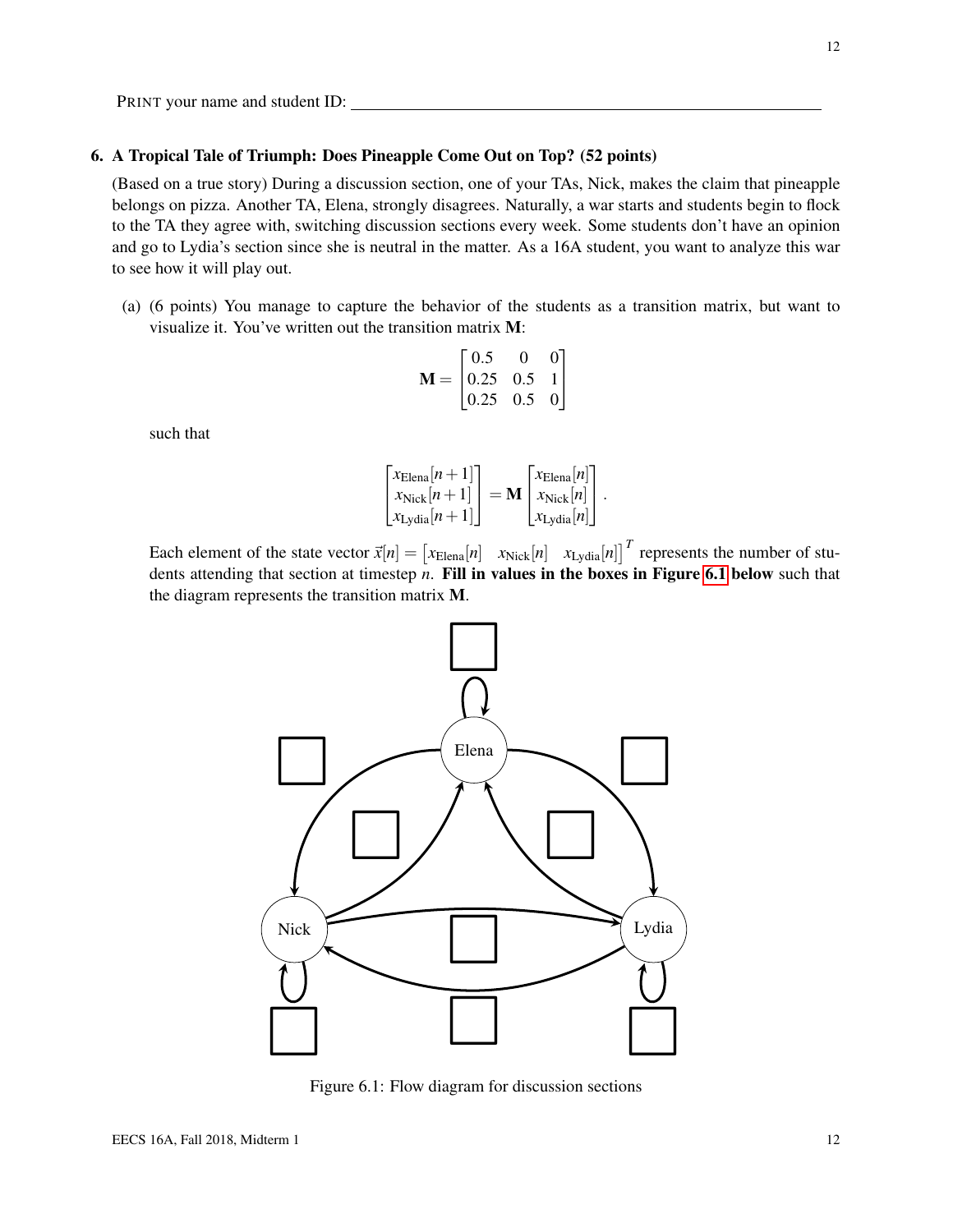Solution: Writing out the system of equations,

$$
x_{\text{Elena}}[t+1] = \frac{1}{2} x_{\text{Elena}}[t]
$$
  
\n
$$
x_{\text{Nick}}[t+1] = \frac{1}{4} x_{\text{Elena}}[t] + \frac{1}{2} x_{\text{Nick}}[t] + x_{\text{Lydia}}[t]
$$
  
\n
$$
x_{\text{Lydia}}[t+1] = \frac{1}{4} x_{\text{Elena}}[t] + \frac{1}{2} x_{\text{Nick}}[t]
$$

It helps to write these out so you don't accidentally use the transpose! Filling in the diagram from above:



(b) (10 points) Your friend Vlad tells you that your transition matrix M was wrong, and gives you a new transition matrix S, which has a steady state. In order to find who wins the war, you need to find how many students end up in each section after everything has settled. Find a vector  $\vec{x}$  that represents a steady state of S.

$$
\mathbf{S} = \begin{bmatrix} 0.2 & 0.5 & 0 \\ 0.5 & 0.5 & 0 \\ 0.3 & 0 & 1 \end{bmatrix}
$$

**Solution:** To find the eigenvector corresponding to  $\lambda = 1$ , use the equation relating eigenvalues to eigenvectors:  $S\vec{x} = \lambda \vec{x}$  and substitute in 1 for  $\lambda$ .

$$
\begin{aligned}\n\mathbf{S}\vec{x} &= \lambda \vec{x} \\
&= \vec{x} \longleftarrow \lambda = 1 \\
\mathbf{S}\vec{x} - \vec{x} &= \vec{0} \\
(\mathbf{S} - \mathbf{I})\vec{x} &= \vec{0}\n\end{aligned}
$$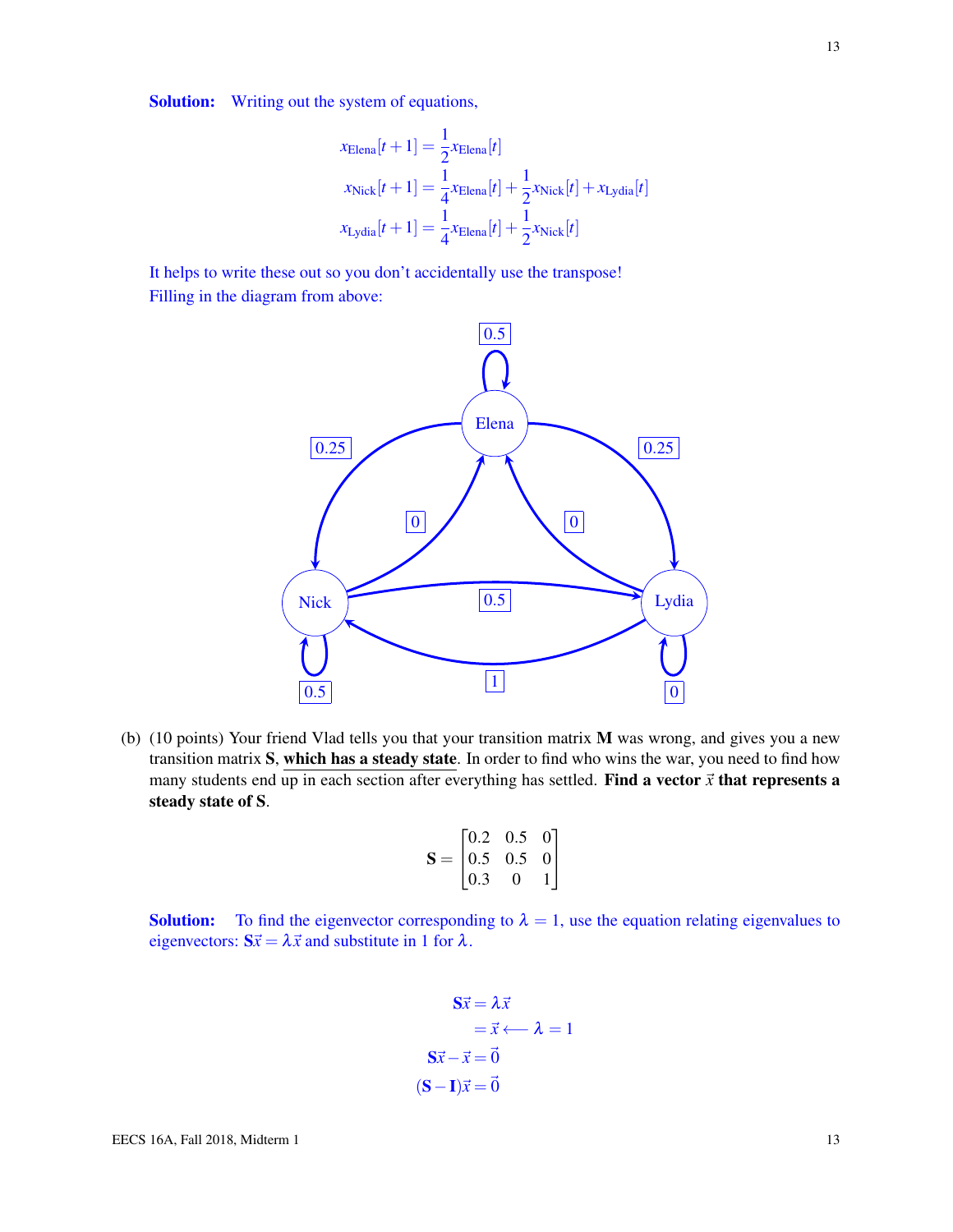To find the eigenvector, we must solve for the vector  $\vec{x}$  which satisfies the above equation. In other words, we need to find  $Null(S-I)$ .

$$
\mathbf{S} - \mathbf{I} = \begin{bmatrix} 0.2 & 0.5 & 0 \\ 0.5 & 0.5 & 0 \\ 0.3 & 0 & 1 \end{bmatrix} - \begin{bmatrix} 1 & 0 & 0 \\ 0 & 1 & 0 \\ 0 & 0 & 1 \end{bmatrix}
$$

$$
= \begin{bmatrix} -0.8 & 0.5 & 0 \\ 0.5 & -0.5 & 0 \\ 0.3 & 0 & 0 \end{bmatrix}
$$

We do this using Gaussian elimination

$$
\begin{bmatrix}\n-0.8 & 0.5 & 0 \\
0.5 & -0.5 & 0 \\
0.3 & 0 & 0\n\end{bmatrix} \xrightarrow{R_1 + R_3 \rightarrow R_1} \begin{bmatrix}\n-0.5 & 0.5 & 0 \\
0.5 & -0.5 & 0 \\
0.3 & 0 & 0\n\end{bmatrix}
$$
\nswitch  $R_1, R_3$  
$$
\begin{bmatrix}\n0.3 & 0 & 0 \\
0.5 & -0.5 & 0 \\
-0.5 & 0.5 & 0\n\end{bmatrix}
$$
\n
$$
\xrightarrow{\frac{10}{3}R_1 \rightarrow R_1}
$$
\n
$$
2R_2 \rightarrow R_2
$$
\n
$$
R_3 + R_2 \rightarrow R_3
$$
\n
$$
\xrightarrow{\frac{10}{3} + R_2 \rightarrow R_3}
$$
\n
$$
\begin{bmatrix}\n1 & 0 & 0 \\
1 & -1 & 0 \\
0 & 0 & 0\n\end{bmatrix}
$$
\n
$$
R_2 - R_1 \rightarrow R_2
$$
\n
$$
\begin{bmatrix}\n1 & 0 & 0 \\
0 & -1 & 0 \\
0 & 0 & 0\n\end{bmatrix}
$$

Rearranging the equations from our upper triangular matrix above, we get the following:

$$
x_1 = 0
$$
  

$$
-x_2 = 0
$$

Setting  $x_3$  as a free variable, we find

$$
Null(\mathbf{S} - \mathbf{I}) = span \left\{ \begin{bmatrix} 0 \\ 0 \\ 1 \end{bmatrix} \right\}
$$

where the eigenvector  $\vec{x}$  is any vector contained within this space. During the exam, the clarification was added to ask for a nonzero vector. Any nonzero scalar multiple of  $\begin{bmatrix} 0 & 0 & 1 \end{bmatrix}^T$  is a correct solution.

(c) (6 points) Your other friend Gireeja points out that the arguments are causing new people to join the sections and others to leave entirely. In other words, the system is not conservative! The new system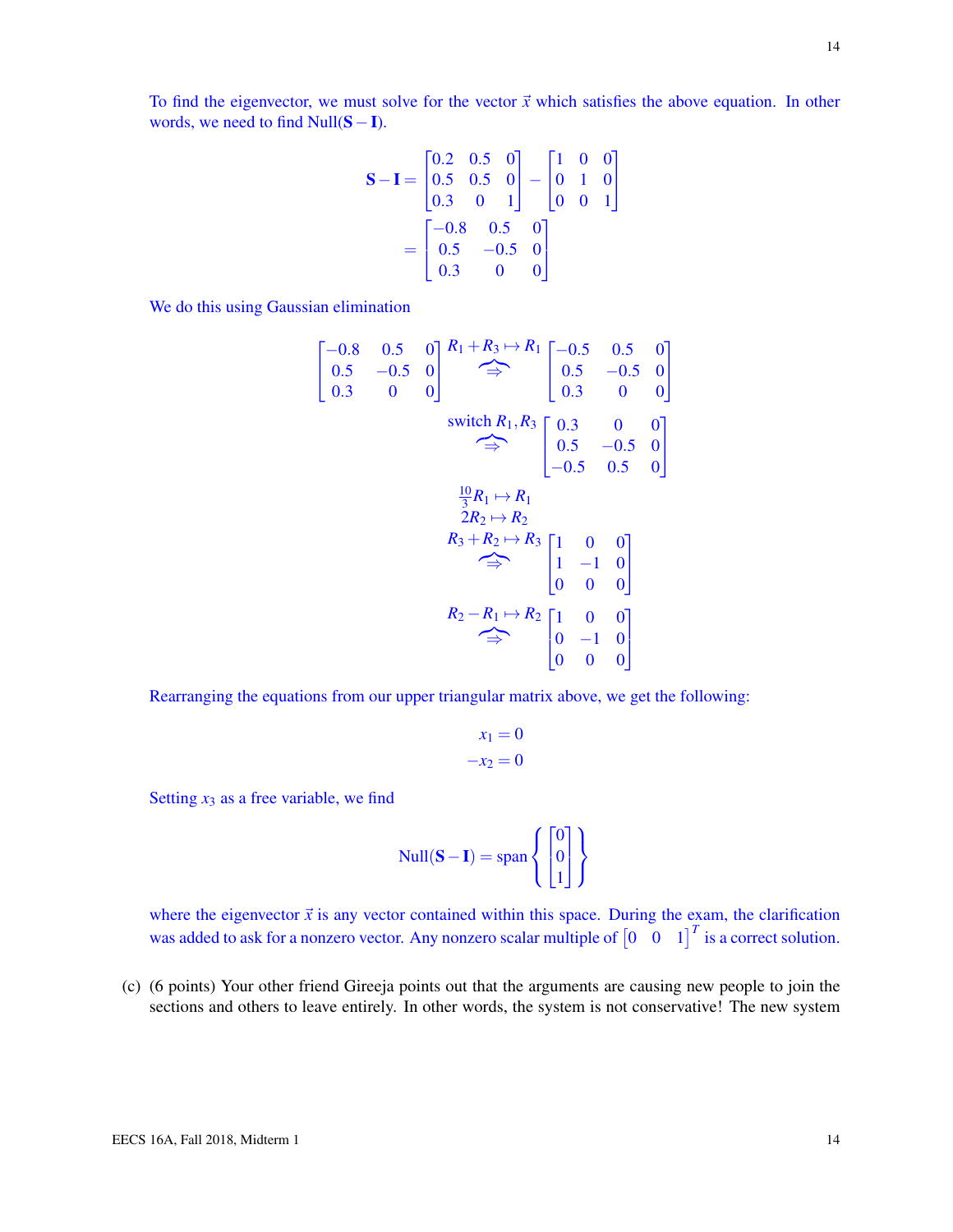can be modeled with a state transition matrix A that has the following eigenvalue/eigenvector pairings:

$$
\lambda_1 = 1 : \vec{v_1} = \begin{bmatrix} 1 \\ 0 \\ 0 \end{bmatrix}
$$

$$
\lambda_2 = \frac{1}{2} : \vec{v_2} = \begin{bmatrix} 0 \\ 1 \\ 0 \end{bmatrix}
$$

$$
\lambda_3 = 2 : \vec{v_3} = \begin{bmatrix} 1 \\ 1 \\ 1 \end{bmatrix}
$$

You want the number of students in sections to stabilize. Which of the vectors below represent steady states of the system, i.e.  $\vec{x}$  such that  $A\vec{x} = \vec{x}$ ? Fill in the circle(s) to the left of these vector(s).

| J            | U    | 513<br>ر د ر |                                 |
|--------------|------|--------------|---------------------------------|
| $\mathbf{I}$ | 1026 |              | $\epsilon$ .<br>$\binom{0}{10}$ |

**Solution:** The state  $\vec{x}$  can be written as a linear combination of the eigenvectors:

$$
\vec{x} = c_1 \vec{v}_1 + c_2 \vec{v}_2 + c_3 \vec{v}_3
$$

Applying **A** to  $\vec{x}$ ,

$$
\mathbf{A}\vec{x} = c_1 \lambda_1 \vec{v}_1 + c_2 \lambda_2 \vec{v}_2 + c_3 \lambda_3 \vec{v}_3
$$

$$
\vec{x} = c_1 \vec{v}_1 + \frac{1}{2} c_2 \vec{v}_2 + 2c_3 \vec{v}_3 \longleftarrow \mathbf{A}\vec{x} = \vec{x}
$$

$$
c_1 \vec{v}_1 + c_2 \vec{v}_2 + c_3 \vec{v}_3 = c_1 \vec{v}_1 + \frac{1}{2} c_2 \vec{v}_2 + 2c_3 \vec{v}_3
$$

Given the condition that we need a steady state and because  $\vec{v}_1$ ,  $\vec{v}_2$ , and  $\vec{v}_3$  are linearly independent, we know that

- $c_2 = c_3 = 0$
- $c_1 \geq 0$ . If  $c_1 = 0$ , this means there are no students to begin with, which makes for a very boring (but extremely stable!) war. If  $c_1 > 0$ , it just satisfies the eigenvalue equation  $A c_1 \vec{v}_1 = c_1 \vec{v}_1$ .

Long story short, we're looking for scaled versions of  $\vec{v}_1$  =  $\sqrt{ }$  $\mathbf{I}$ 1 0 0 1  $\vert \cdot$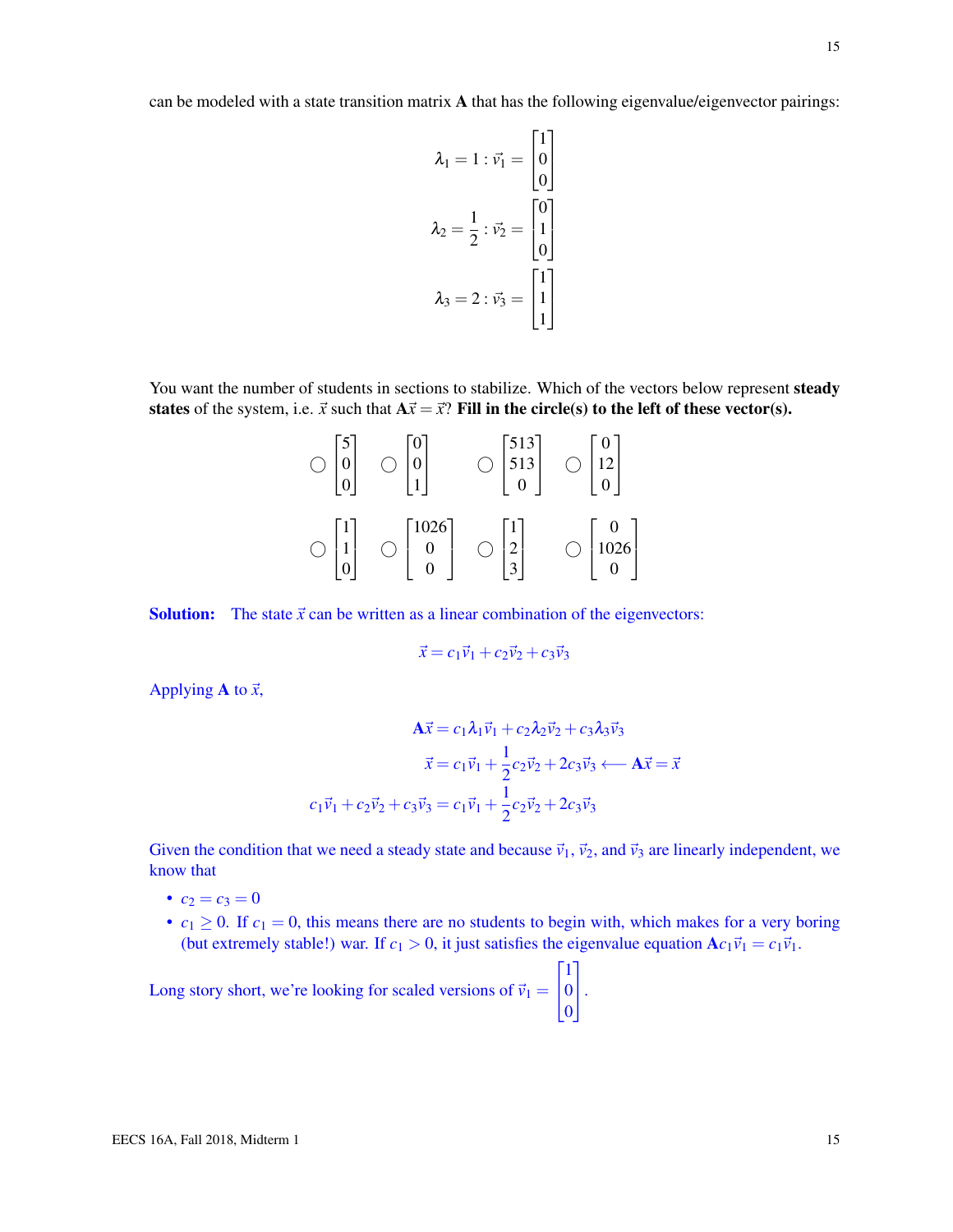$$
\otimes \begin{bmatrix} 5 \\ 0 \\ 0 \end{bmatrix} \quad \bigcirc \begin{bmatrix} 0 \\ 0 \\ 1 \end{bmatrix} \qquad \bigcirc \begin{bmatrix} 513 \\ 513 \\ 0 \end{bmatrix} \quad \bigcirc \begin{bmatrix} 0 \\ 12 \\ 0 \end{bmatrix}
$$

$$
\bigcirc \begin{bmatrix} 1 \\ 1 \\ 0 \end{bmatrix} \quad \otimes \begin{bmatrix} 1026 \\ 0 \\ 0 \end{bmatrix} \qquad \bigcirc \begin{bmatrix} 1 \\ 2 \\ 3 \end{bmatrix} \qquad \bigcirc \begin{bmatrix} 0 \\ 1026 \\ 0 \end{bmatrix}
$$

(d) (6 Points) Assume we are still working with the same state transition matrix A as in part (c). Which of the vectors below represent **initial states** such that the number of students in the sections keeps growing? Fill in the circle(s) to the left of these vector(s).

$$
\bigcirc \begin{bmatrix} 5 \\ 0 \\ 0 \end{bmatrix} \quad \bigcirc \begin{bmatrix} 0 \\ 0 \\ 1 \end{bmatrix} \qquad \bigcirc \begin{bmatrix} 513 \\ 513 \\ 0 \end{bmatrix} \quad \bigcirc \begin{bmatrix} 0 \\ 12 \\ 0 \end{bmatrix}
$$

$$
\bigcirc \begin{bmatrix} 1 \\ 1 \\ 0 \end{bmatrix} \quad \bigcirc \begin{bmatrix} 1026 \\ 0 \\ 0 \end{bmatrix} \quad \bigcirc \begin{bmatrix} 1 \\ 2 \\ 3 \end{bmatrix} \qquad \bigcirc \begin{bmatrix} 0 \\ 1026 \\ 0 \end{bmatrix}
$$

**Solution:** Writing  $\vec{x} = c_1\vec{v}_1 + c_2\vec{v}_2 + c_3\vec{v}_3$ , we want to see what situations down the line will never lead to a steady state.

$$
\mathbf{A}^n \vec{x} = \lambda_1^n c_1 \vec{v}_1 + \lambda_2^n c_2 \vec{v}_2 + \lambda_3^n c_3 \vec{v}_3
$$
  
=  $c_1 \vec{v}_1 + \frac{1}{2^n} c_2 \vec{v}_2 + 2^n c_3 \vec{v}_3$ 

After waiting an infinite amount of time, i.e.  $n \to \infty$ , the  $\vec{v}_1$  component will stay steady; the  $\vec{v}_2$  component will go to zero; and the  $\vec{v}_3$  component will explode to infinity unless  $c_3 = 0$ . Thus, in order for things to explode, the following conditions must be true:

- $c_3 > 0$
- $c_2$  and  $c_1$  can be any nonnegative (including zero) value

In other words, we want vectors which have a nonzero  $\vec{v}_3$  =  $\sqrt{ }$  $\mathbf{I}$ 1 1 1 1 component. This causes the system

to never settle into a steady state, i.e. there will always be people being drawn into the flame war of pineapples on pizza.

|           | $\lceil 513 \rceil$<br>512<br>313 | ◠     |
|-----------|-----------------------------------|-------|
| 1026<br>0 |                                   | 10261 |

**Note:** Had there been an eigenvalue of -1 with an associated eigenvector  $\vec{v}_4$ , applying **A** to  $\vec{v}_4$  repeatedly would just lead to oscillation between the positive and negative vectors. This is another form of nonconvergence.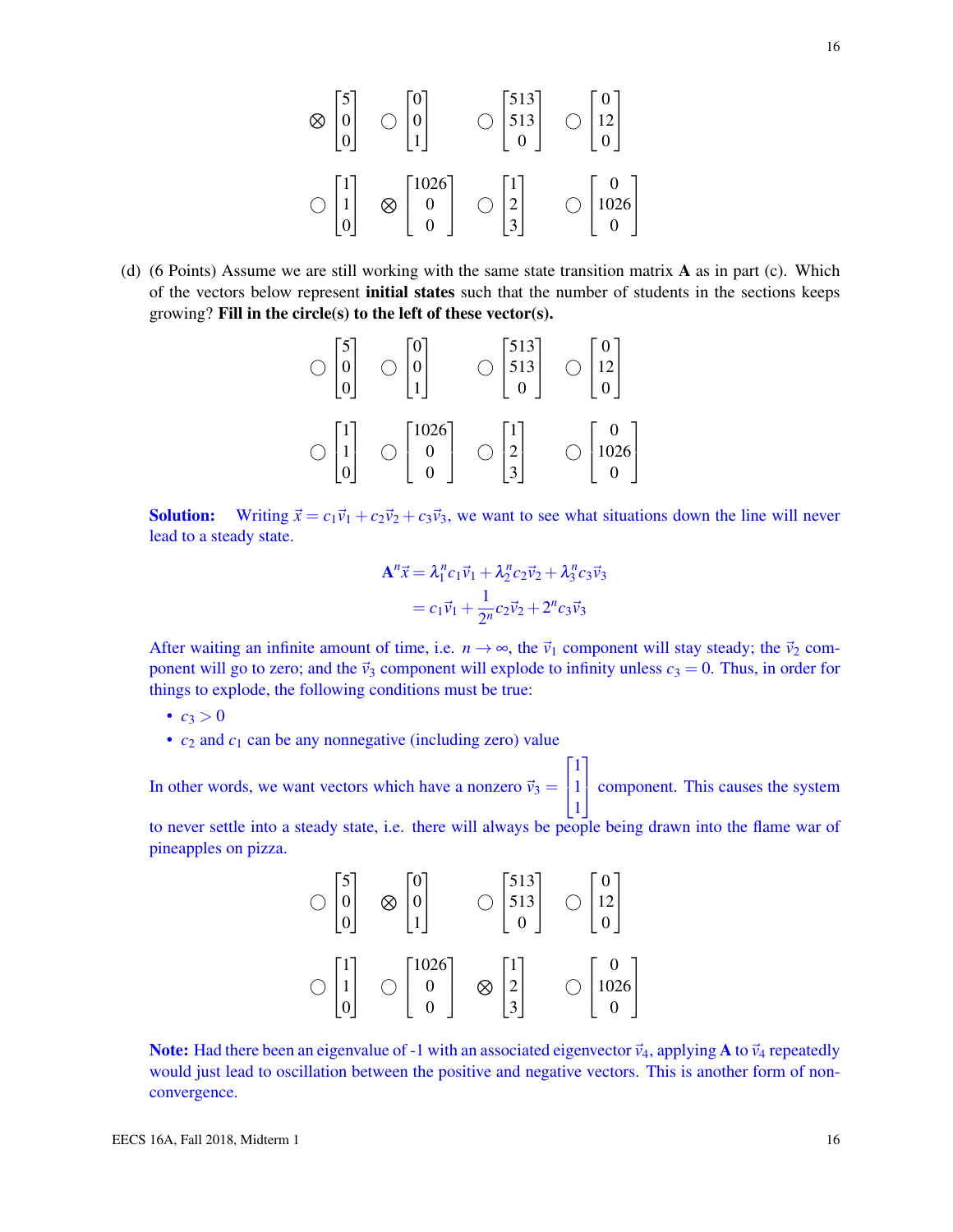(e) (6 points) Again assume we are still working with the same state transition matrix A as in part (c). Which of the vectors below represent initial states such that everyone leaves the system, i.e.  $\lim_{n\to\infty}$ A $^n$  $\vec{x}=\vec{0}$ ? Fill in the circle(s) to the left of these vector(s).

$$
\bigcirc \begin{bmatrix} 5 \\ 0 \\ 0 \end{bmatrix} \quad \bigcirc \begin{bmatrix} 0 \\ 0 \\ 1 \end{bmatrix} \qquad \bigcirc \begin{bmatrix} 513 \\ 513 \\ 0 \end{bmatrix} \quad \bigcirc \begin{bmatrix} 0 \\ 12 \\ 0 \end{bmatrix}
$$

$$
\bigcirc \begin{bmatrix} 1 \\ 1 \\ 0 \end{bmatrix} \quad \bigcirc \begin{bmatrix} 1026 \\ 0 \\ 0 \end{bmatrix} \quad \bigcirc \begin{bmatrix} 1 \\ 2 \\ 3 \end{bmatrix} \qquad \bigcirc \begin{bmatrix} 0 \\ 1026 \\ 0 \end{bmatrix}
$$

**Solution:** Defining *x* and finding  $A\vec{x}$ :

$$
\vec{x} = c_1 \vec{v_1} + c_2 \vec{v_2} + c_3 \vec{v_3}
$$

$$
\mathbf{A}^n \vec{x} = \lambda_1^n c_1 \vec{v_1} + \lambda_2^n c_2 \vec{v_2} + \lambda_3^n c_3 \vec{v_3}
$$

After waiting an infinite amount of time, i.e.  $n \to \infty$ , the  $\vec{v}_1$  component will stay steady; the  $\vec{v}_2$  component will go to zero; and the  $\vec{v}_3$  component will explode to infinity unless  $c_3 = 0$ .

- $c_1 = 0$  so there are no nonzero steady states.
- $c_3 = 0$  so the system does not explode.
- $c_2 > 0$

We know that after a long time, any state that is a scaled form of  $\vec{v}_2$  associated with eigenvalue  $\lambda_2 = \frac{1}{2}$ 2 will approach  $\vec{0}$ , i.e. the number of people will keep halving until there are none left.

tl;dr, we're looking for any scaled version of  $\vec{v}_2$  =  $\sqrt{ }$  $\mathbf{I}$  $\boldsymbol{0}$ 1 0 1  $\vert \cdot$ 

|      | 513<br>512<br>313 |              |
|------|-------------------|--------------|
| 1026 | ◠                 | $10\angle 0$ |

(f) (16 Points) Let us generalize the idea of convergence. Consider the following system:

$$
\vec{x}[n+1] = \mathbf{T}\vec{x}[n]
$$

where  $\vec{x}$  is a vector with N elements and **T** is any  $N \times N$  matrix unrelated to the previous parts. **T** has *N* distinct eigenvalues  $\lambda_1, \lambda_2, \ldots, \lambda_N$ , and *N* associated eigenvectors  $\vec{v}_1, \vec{v}_2, \ldots, \vec{v}_N$  such that  $\mathbf{T} \vec{v}_i = \lambda_i \vec{v}_i$ for  $1 \le i \le N$ . Let  $|\lambda_1| > 1$ . Prove that there exists at least one initial state  $\vec{x}[0]$  for this system such that it does not converge to a steady state.

**Solution:** We'll generalize in terms of *i*, and then set  $i = 1$ . Let  $\vec{v}_i$  be a nonzero eigenvector corresponding to the eigenvalue  $\lambda_i$ . We know that such a vector must exist because det( $\mathbf{T} - \lambda_i \mathbf{I}$ ) = 0. Also, let  $\vec{x}[0] = \vec{v}_i$ , and consider  $\lim_{n \to \infty} \mathbf{T}^n \vec{x}[0]$ .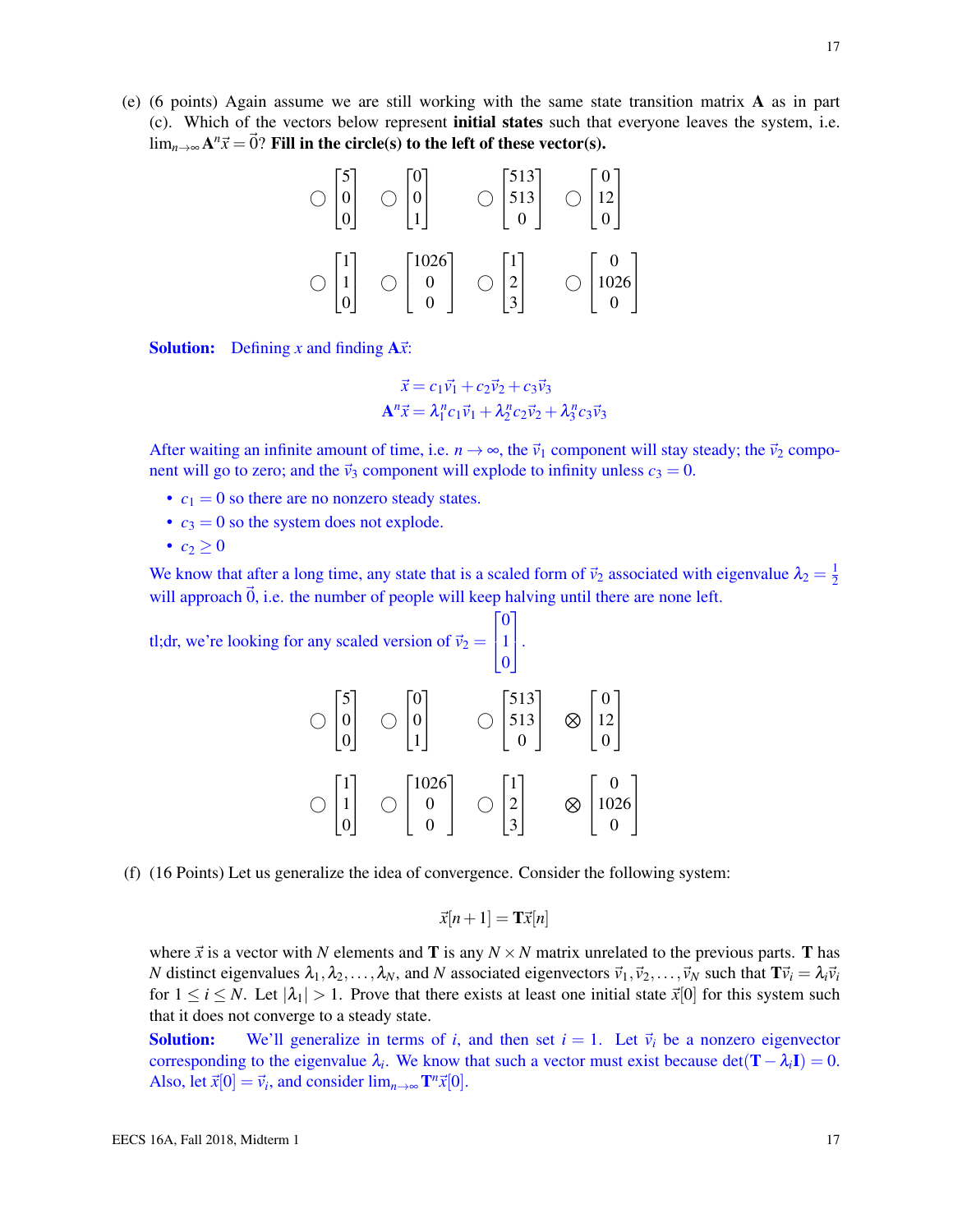$$
\lim_{n \to \infty} \mathbf{T}^n \vec{x}[0] = \lim_{n \to \infty} \mathbf{T}^n \vec{v}_i
$$

$$
= \lim_{n \to \infty} \lambda_i^n \vec{v}_i
$$

$$
= \left(\lim_{n \to \infty} \lambda_i^n\right) \vec{v}_i
$$

However, since  $|\lambda_i| > 1$ ,  $\lim_{n \to \infty} |\lambda_i^n| \to \infty$ . Thus, the system does not converge to a steady state, and  $\vec{v}_i$  (or any scalar multiple of it) is an initial state such that the system does not converge.

## Common Mistakes

- Proofs which use diagonalization must prove that **T** is diagonalizable. In this case it is, since there are *N* distinct eigenvalues with *N* respective associated eigenvectors, the *N* eigenvectors are all linearly indpendent, implying the matrix is diagonalizable.
- Note that the problem states that  $|\lambda| > 1$ . Missing the case in which  $\lambda < -1$  and only addressing the scenario in which  $\lambda > 1$  proves only that  $\lambda > 1$  is a case for non-convergence and not the more general case of  $|\lambda| > 1$ .
- Many students who used diagonalization asserted that if the first component of  $\vec{x}[0]$  is nonzero, then the system would not converge. The correct condition is if  $V^{-1}\vec{x}[0]$  has a nonzero first component.
- When choosing  $\vec{x}[0] = \sum_j \alpha_j \vec{v}_j$ , it needs to be stated that  $\alpha_1 \neq 0$
- (g) (2 points) Does pineapple belong on pizza? (*Hint: Full points for honesty!*) Solution: Whether your answer is correct or not depends on if Elena or Nick graded your exam. All answers were given full credit though!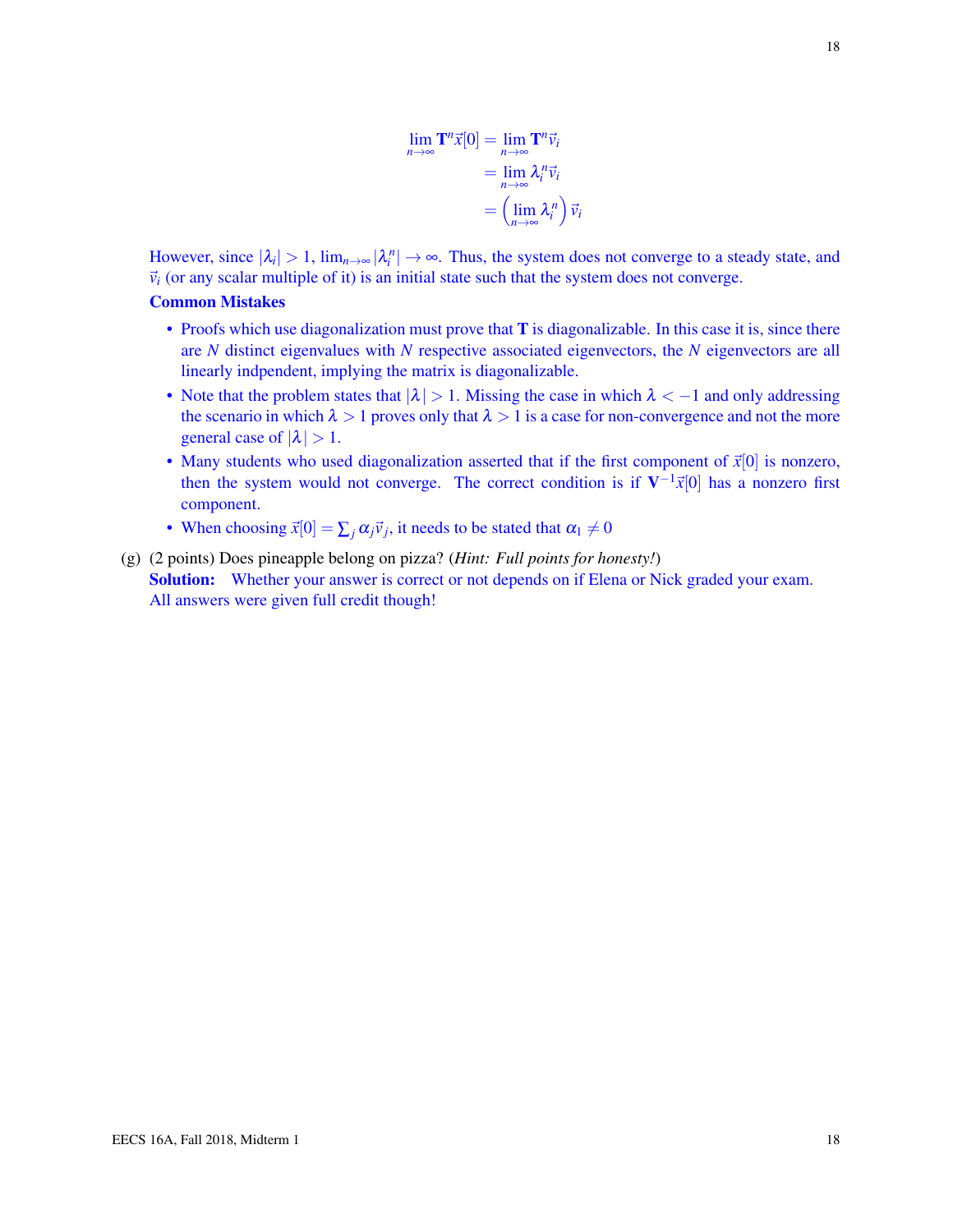#### 7. A Balancing Act! (46 points)

Your friend has started a San Francisco tour business using segways and she needs your help to find which sensor to use for her segways.

We model the segway as a cart-pole system:



A cart-pole system can be fully described at any time step *n* by its position  $p[n]$ , velocity  $\dot{p}[n]$ , angle  $\theta[n]$ , and angular velocity  $\dot{\theta}[n]$ . We write this as a "state vector":

$$
\vec{x}[n] = \begin{bmatrix} p[n] \\ \dot{p}[n] \\ \theta[n] \\ \dot{\theta}[n] \end{bmatrix}
$$

In this case, the cart-pole system can be represented by the following linear model:

<span id="page-18-1"></span>
$$
\vec{x}[n+1] = \mathbf{A}\vec{x}[n],\tag{33}
$$

where  $\mathbf{A} \in \mathbb{R}^{4 \times 4}$ .

Since no sensor can measure all four elements of the state vector, the following model can be used to represent the measurements made by a certain sensor:

<span id="page-18-0"></span>
$$
\vec{y}[n] = \mathbf{C}\vec{x}[n],\tag{34}
$$

where  $C \in \mathbb{R}^{2 \times 4}$  expresses the measurement matrix of the sensor. Each sensor has an output:  $\vec{y}[n] \in \mathbb{R}^2$ .

We have a few different sensors and we need to determine if the initial state  $\vec{x}[0]$  can be uniquely identified using each sensor.

(a) (4 points) Express  $\vec{v}[0]$  in terms of  $\vec{x}[0]$ . **Solution:** From Equation [\(34\)](#page-18-0), we get (by substituting  $n = 0$ ):

$$
\vec{y}[0] = \mathbf{C}\vec{x}[0] \tag{35}
$$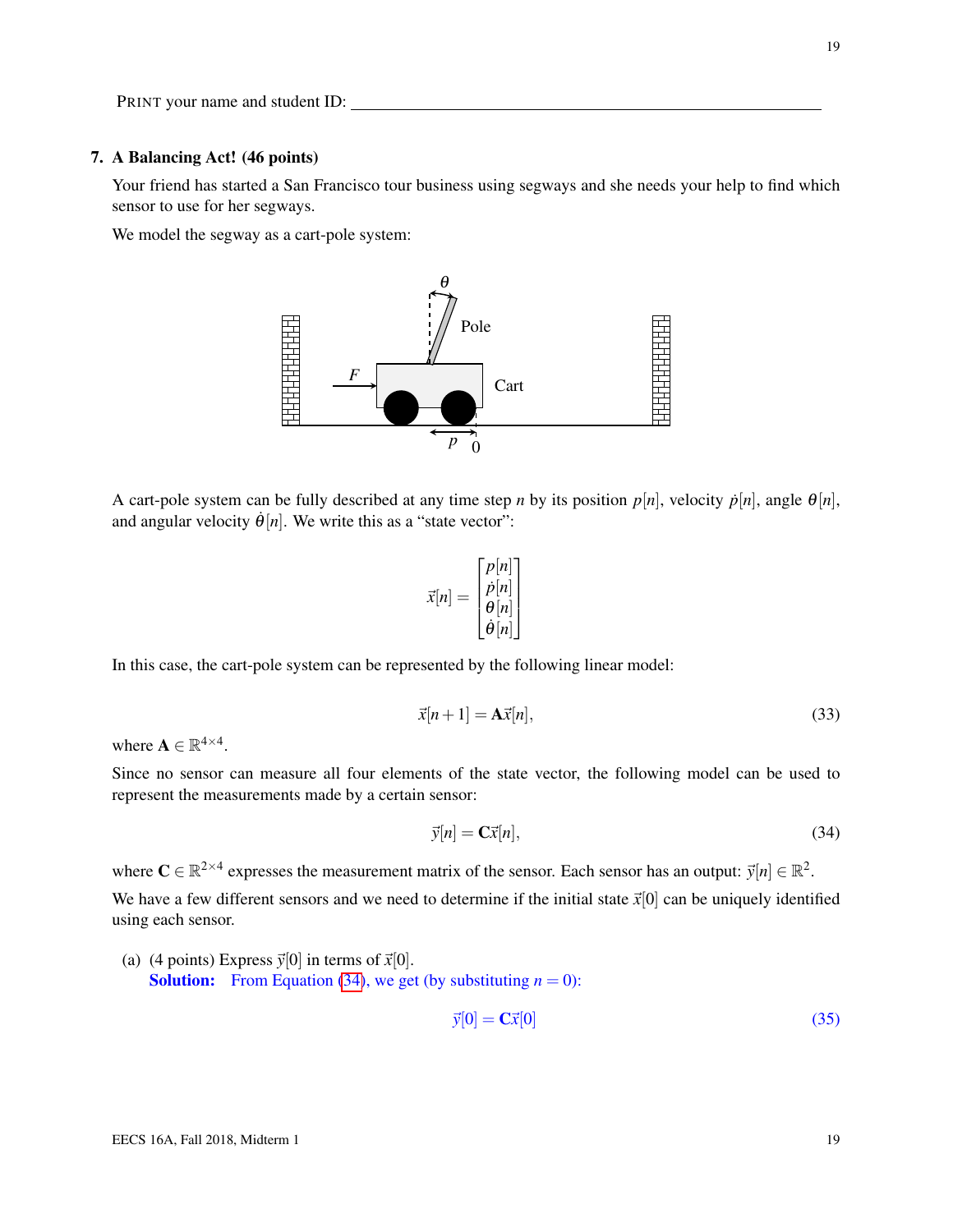(b) (6 points) Express  $\vec{x}[1]$  and  $\vec{y}[1]$  in terms of  $\vec{x}[0]$ .

# Solution:

From Equation [\(33\)](#page-18-1), we get (by substituting  $n = 0$ ):

$$
\vec{x}[1] = \mathbf{A}\vec{x}[0] \tag{36}
$$

Using the result for  $\vec{x}[1]$  and applying Equation [\(34\)](#page-18-0), we get the following:

$$
\vec{y}[1] = \mathbf{C}\mathbf{A}\vec{x}[0] \tag{37}
$$

(c) (10 points) The first sensor measures  $p[n]$  and  $\theta[n]$ , and has the following measurement matrix:

$$
\mathbf{C} = \begin{bmatrix} 1 & 0 & 0 & 0 \\ 0 & 0 & 1 & 0 \end{bmatrix}
$$

.

For this part, use the following matrix A:

$$
\mathbf{A} = \begin{bmatrix} 1 & 0.5 & 0 & 0 \\ 0 & 1 & 0 & 0 \\ 0 & 0 & 1 & 0.5 \\ 0 & 0 & 0 & 1 \end{bmatrix}.
$$

Now:

- For any  $\vec{x}[0]$  we have  $\vec{y}[0] \in \mathbb{R}^2$  and  $\vec{y}[1] \in \mathbb{R}^2$ .
- Stacking  $\vec{y}[0]$  and  $\vec{y}[1]$  on top of each other gives a 4 × 1 column vector:  $\vec{z} = \begin{bmatrix} \vec{y}[0] \\ \vec{z}[1] \end{bmatrix}$  $\vec{y}[1]$  $\Big] \in \mathbb{R}^4.$
- Expressing  $\vec{y}[0]$  and  $\vec{y}[1]$  in terms of  $\vec{x}[0]$ , we can write a system of equations:

<span id="page-19-0"></span>
$$
\mathbf{Q}\vec{x}[0] = \begin{bmatrix} \vec{y}[0] \\ \vec{y}[1] \end{bmatrix} = \vec{z},\tag{38}
$$

where  $\mathbf{Q} \in \mathbb{R}^{4 \times 4}$ ,  $\vec{z} \in \mathbb{R}^4$  and  $\vec{x}[0] \in \mathbb{R}^4$ .

If your friend can recover  $\vec{x}[0]$  from any given  $\vec{z}$ , calculate  $\vec{x}[0]$  for  $\vec{y}[0] = \begin{bmatrix} 5.0 \\ 0.1 \end{bmatrix}$ 0.1 , and  $\vec{y}[1] = \begin{bmatrix} 6.0 \\ 0.2 \end{bmatrix}$ 0.2  $\big]$ . If  $\vec{x}[0]$  cannot be recovered, explain why.

# Solution:

Taking the expressions derived previously for  $\vec{y}[0]$  and  $\vec{y}[1]$ , and using the given matrices C and A in this part, we can express the system of equations using a single matrix:

$$
\mathbf{Q} = \begin{bmatrix} \mathbf{C} \\ \mathbf{CA} \end{bmatrix} = \begin{bmatrix} 1 & 0 & 0 & 0 \\ 0 & 0 & 1 & 0 \\ 1 & 0.5 & 0 & 0 \\ 0 & 0 & 1 & 0.5 \end{bmatrix}
$$

For your friend to recover  $\vec{x}[0]$  from any given  $\vec{z}$ , we need that the solution to Equation [38](#page-19-0) is unique. For uniqueness, we can see the rows of  $Q$  are linearly independent, so that when we apply Gaussian elimination, we will have four pivots. This means that we should have a unique solution,  $\vec{x}[0]$ , to Equation [38](#page-19-0) for a given  $\vec{z}$ .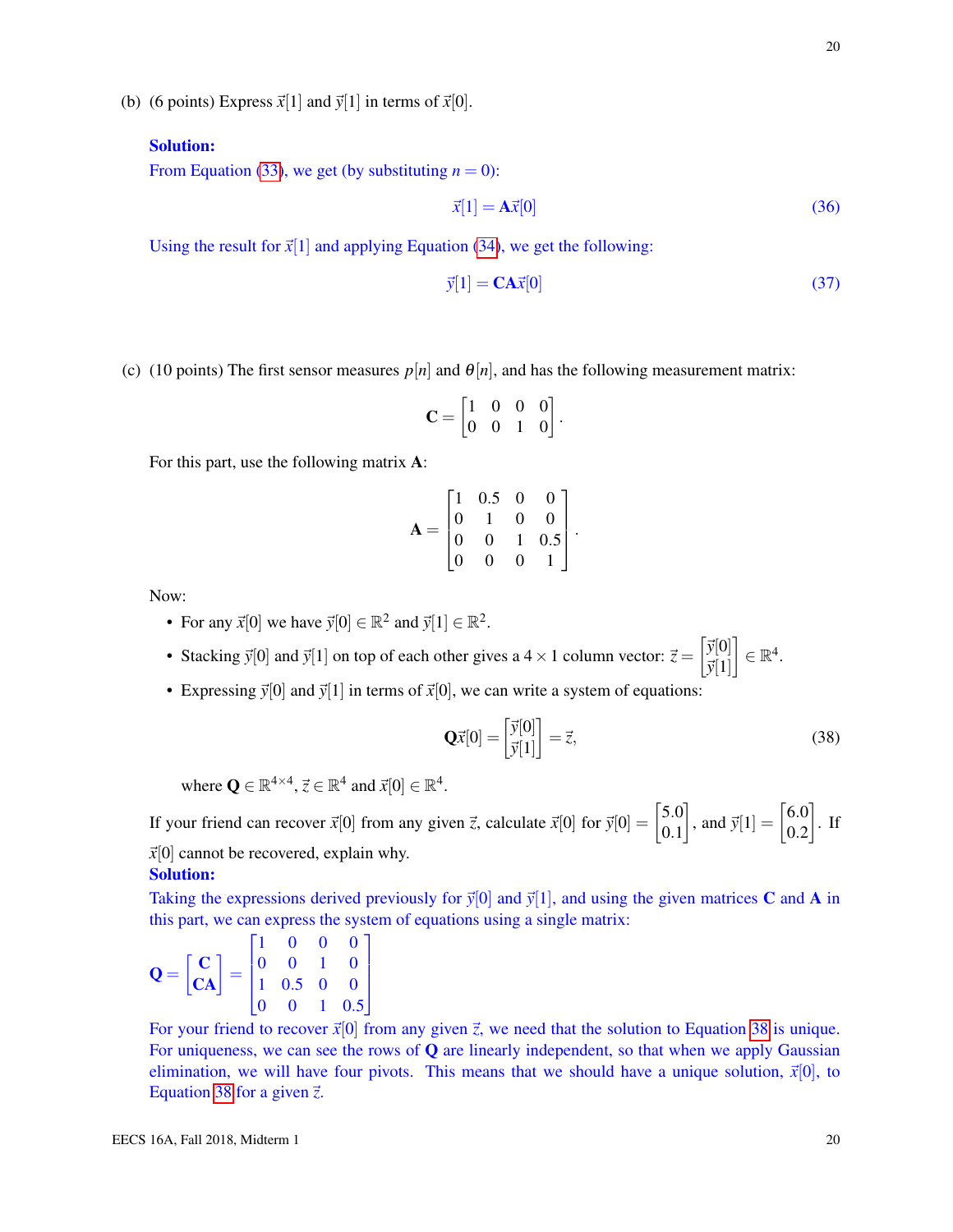Thus we have shown that we can recover  $\vec{x}[0]$  for any given  $\vec{z}$ . We now perform Gaussian elimination using the given value of  $\vec{z}$  on the following augmented matrix:

$$
\left[\begin{array}{cccc|c} 1 & 0 & 0 & 0 & 5.0 \\ 0 & 0 & 1 & 0 & 0.1 \\ 1 & 0.5 & 0 & 0 & 6.0 \\ 0 & 0 & 1 & 0.5 & 0.2 \end{array}\right]
$$

The first set of row operations we use is:

- $\cdot$  2(*R*3−*R*1)  $\rightarrow$  *R*3
- $2(R4 R2) \rightarrow R4$

| $\mathbf{1}$   |              | $0\quad 0$     | 0   5.0            |
|----------------|--------------|----------------|--------------------|
| $\overline{0}$ |              | 0 <sub>1</sub> | $0 \mid 0.1$       |
| $\mathbf{0}$   |              | $1\quad 0$     | $\overline{0}$ 2.0 |
| $\bf{0}$       | $\mathbf{0}$ | $\mathbf{0}$   | $1 \mid 0.2$       |

Finally, we swap row 2 and row 3 to get an upper triangular matrix:

| $\mathbf{0}$   |              |                | $\begin{bmatrix} 1 & 0 & 0 & 0 & 5.0 \\ 0 & 1 & 0 & 0 & 2.0 \end{bmatrix}$<br>$0 \mid 2.0$ |
|----------------|--------------|----------------|--------------------------------------------------------------------------------------------|
| $\mathbf{0}$   |              | 0 <sub>1</sub> |                                                                                            |
| $\overline{0}$ | $\mathbf{0}$ |                | $\begin{array}{c c c} 1 & 0 & 0.1 \\ 0 & 1 & 0.2 \end{array}$                              |

From this, we find the solution,

$$
\vec{x}[0] = \begin{bmatrix} 5.0 \\ 2.0 \\ 0.1 \\ 0.2 \end{bmatrix}
$$

(d) (10 points) The second sensor measures  $\dot{p}[n]$  and  $\dot{\theta}[n]$ , and has the following measurement matrix:

$$
\mathbf{C} = \begin{bmatrix} 0 & 1 & 0 & 0 \\ 0 & 0 & 0 & 1 \end{bmatrix}.
$$

For this part, use the following matrix A:

$$
\mathbf{A} = \begin{bmatrix} 1 & 0.5 & 0 & 0 \\ 0 & 1 & 0 & 0 \\ 0 & 0 & 1 & 0.5 \\ 0 & 0 & 0 & 1 \end{bmatrix}.
$$

Again:

- For any  $\vec{x}[0]$  we have  $\vec{y}[0] \in \mathbb{R}^2$  and  $\vec{y}[1] \in \mathbb{R}^2$ .
- Stacking  $\vec{y}[0]$  and  $\vec{y}[1]$  on top of each other gives a 4 × 1 column vector:  $\vec{z} = \begin{bmatrix} \vec{y}[0] \\ \vec{x}[1] \end{bmatrix}$  $\vec{y}[1]$  $\Big] \in \mathbb{R}^4.$
- Expressing  $\vec{y}[0]$  and  $\vec{y}[1]$  in terms of  $\vec{x}[0]$ , we can write a system of equations:

<span id="page-20-0"></span>
$$
\mathbf{Q}\vec{x}[0] = \begin{bmatrix} \vec{y}[0] \\ \vec{y}[1] \end{bmatrix} = \vec{z},\tag{39}
$$

where  $\mathbf{Q} \in \mathbb{R}^{4 \times 4}$ ,  $\vec{z} \in \mathbb{R}^4$  and  $\vec{x}[0] \in \mathbb{R}^4$ .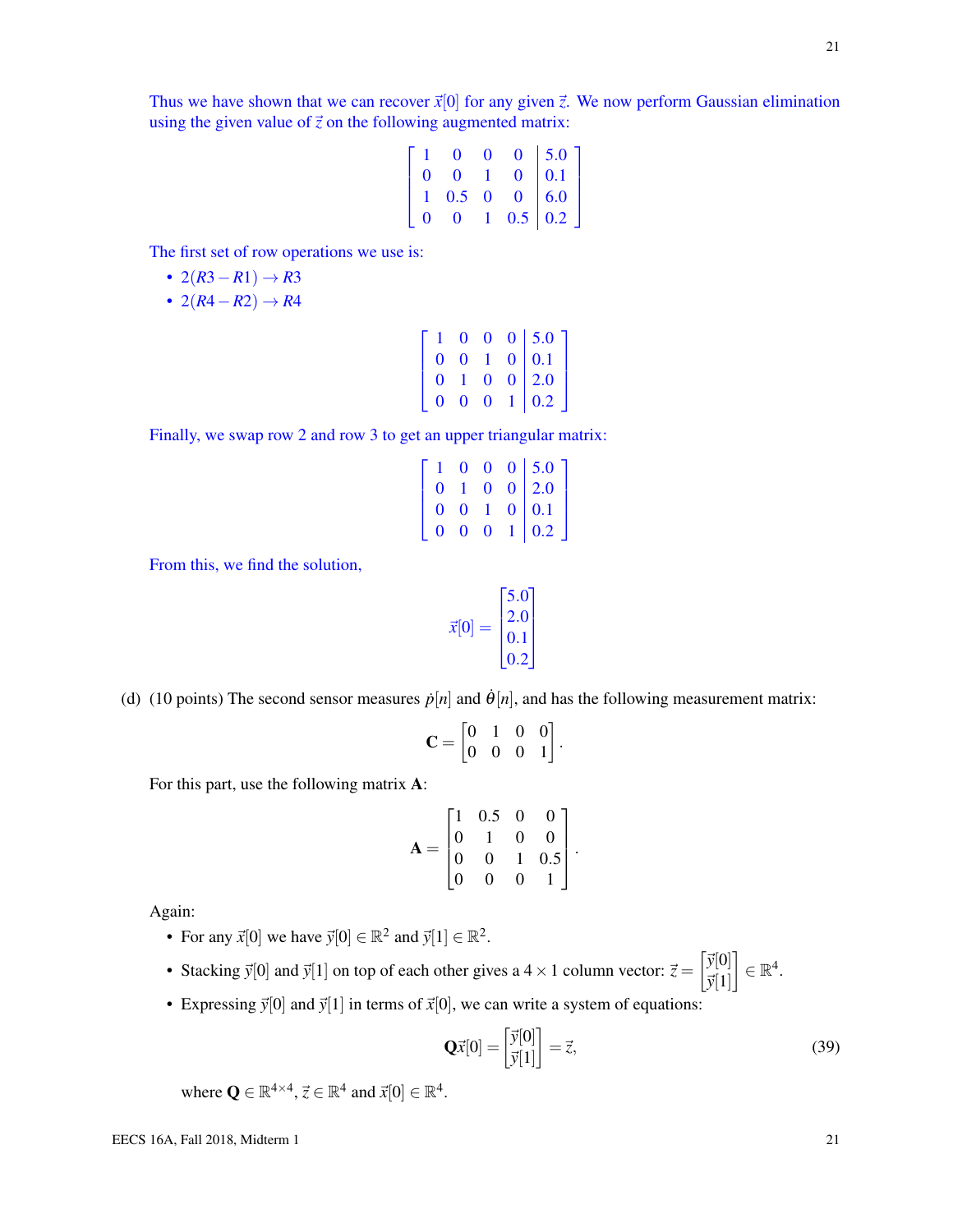If your friend can recover  $\vec{x}[0]$  from any given  $\vec{z}$ , calculate  $\vec{x}[0]$  for  $\vec{y}[0] = \begin{bmatrix} 2.0 \\ 0.2 \end{bmatrix}$ 0.2 , and  $\vec{y}[1] = \begin{bmatrix} 2.0 \\ 0.2 \end{bmatrix}$ 0.2  $\big]$ . If  $\vec{x}[0]$  cannot be recovered, explain why.

## Solution:

Taking the expressions derived previously for  $\vec{y}[0]$  and  $\vec{y}[1]$ , and using the given matrices C and A in this part, we can express the system of equations using a single matrix:

$$
\mathbf{Q} = \begin{bmatrix} \mathbf{C} \\ \mathbf{CA} \end{bmatrix} = \begin{bmatrix} 0 & 1 & 0 & 0 \\ 0 & 0 & 0 & 1 \\ 0 & 1 & 0 & 0 \\ 0 & 0 & 0 & 1 \end{bmatrix}
$$

We use the same criteria as in part (c): we want to check if the solution to Equation [39](#page-20-0) is unique.

We see that row 3 and row 4 are copies of row 1 and row 2, respectively. This means that **Q** has only two linearly independent rows. When we perform Gaussian elimination, there will be only two pivots - we need four pivots to determine  $\vec{x}[0]$  uniquely.

So we cannot recover  $\vec{x}[0]$  from any given  $\vec{z}$ .

(e) (16 points) The third sensor measures  $p[n]$  and  $\dot{\theta}[n]$ , and has the following measurement matrix:

$$
\mathbf{C} = \begin{bmatrix} 1 & 0 & 0 & 0 \\ 0 & 0 & 0 & 1 \end{bmatrix}.
$$

For this part, use the following matrix A:

$$
\mathbf{A} = \begin{bmatrix} 1 & 1 & 1 & 0 \\ 0 & 1 & 1 & 0 \\ 0 & 0 & 1 & 1 \\ 0 & 0 & 0 & 1 \end{bmatrix}
$$

.

Now:

- For *n* measurements, we have  $\vec{y}[0] \in \mathbb{R}^2$ ,  $\vec{y}[1] \in \mathbb{R}^2$ , ...,  $\vec{y}[n-1] \in \mathbb{R}^2$ .
- Stacking the measurements  $\vec{y}[0], \vec{y}[1],...$ ,  $\vec{y}[n-1]$  on top of each other gives a  $2n \times 1$  column vector:

$$
\vec{z} = \begin{bmatrix} \vec{y}[0] \\ \vec{y}[1] \\ \vdots \\ \vec{y}[n-1] \end{bmatrix} \in \mathbb{R}^{2n}.
$$
 (40)

• Expressing  $\vec{y}[0], \vec{y}[1], \dots, \vec{y}[n-1]$  in terms of  $\vec{x}[0]$ , we can write the system of equations as:

<span id="page-21-0"></span>
$$
\mathbf{Q}\vec{x}[0] = \vec{z},\tag{41}
$$

where  $\mathbf{Q} \in \mathbb{R}^{2n \times 4}$ ,  $\vec{z} \in \mathbb{R}^{2n}$  and  $\vec{x}[0] \in \mathbb{R}^4$ .

What is the minimum number of measurements needed to recover  $\vec{x}[0]$  from  $\vec{z}$ ? Show the work to justify your answer.

**Solution:** Similar to parts (c) and (d), to uniquely recover  $\vec{x}[0]$  from  $\vec{z}$ , we need to ensure that the solution to Equation [41](#page-21-0) is unique.